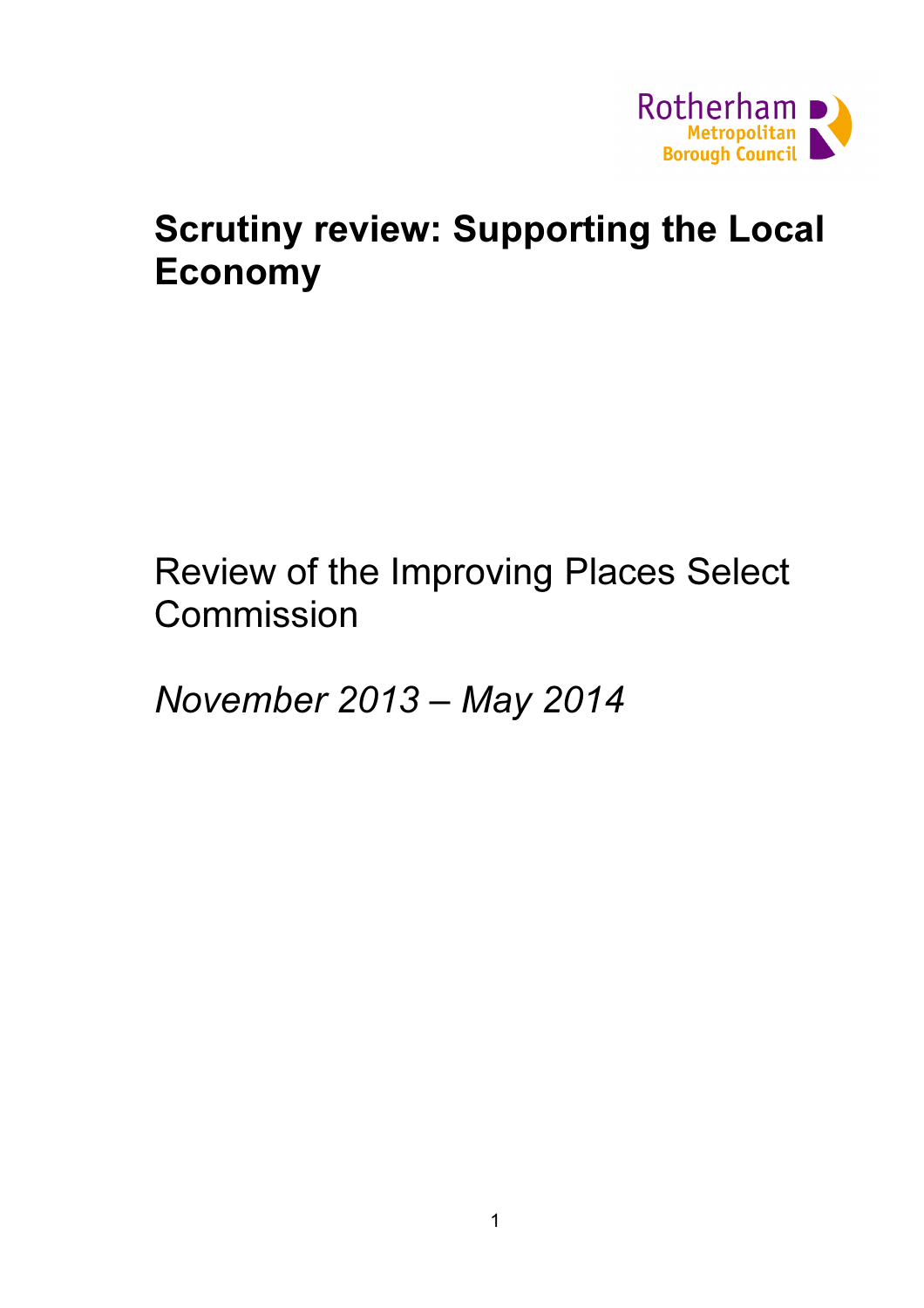## **CONTENTS**

| <b>Executive Summary</b><br>1. Why Members wanted to undertake this review<br>2. Methodology<br>3. Background |                              | Page No<br>3             |     |                                   |                |
|---------------------------------------------------------------------------------------------------------------|------------------------------|--------------------------|-----|-----------------------------------|----------------|
|                                                                                                               |                              | 6<br>6<br>$\overline{7}$ |     |                                   |                |
|                                                                                                               |                              |                          | 3.1 | <b>Rotherham's Local Economy.</b> | $\overline{7}$ |
|                                                                                                               |                              |                          | 3.2 | <b>Sheffield City Region</b>      | 8              |
| 3.3                                                                                                           | <b>Challenges</b>            | 9                        |     |                                   |                |
| 4. Evidence                                                                                                   |                              | 11                       |     |                                   |                |
| 4.1                                                                                                           | <b>Rotherham Council</b>     | 11                       |     |                                   |                |
| 4.2                                                                                                           | <b>Private Sector</b>        | 18                       |     |                                   |                |
| 5. Key Findings                                                                                               |                              | 21                       |     |                                   |                |
| 5.1                                                                                                           | Role of RMBC - The Key Actor | 21                       |     |                                   |                |
| 5.2                                                                                                           | A new strategy               | 22                       |     |                                   |                |
| 5.3                                                                                                           | <b>Wider context</b>         | 23                       |     |                                   |                |
| <b>6. Recommendations</b>                                                                                     |                              | 24                       |     |                                   |                |
| 6.1                                                                                                           | <b>Early implementation</b>  | 24                       |     |                                   |                |
| 6.2                                                                                                           | Longer term strategy         | 25                       |     |                                   |                |
| 7. Thanks                                                                                                     |                              | 26                       |     |                                   |                |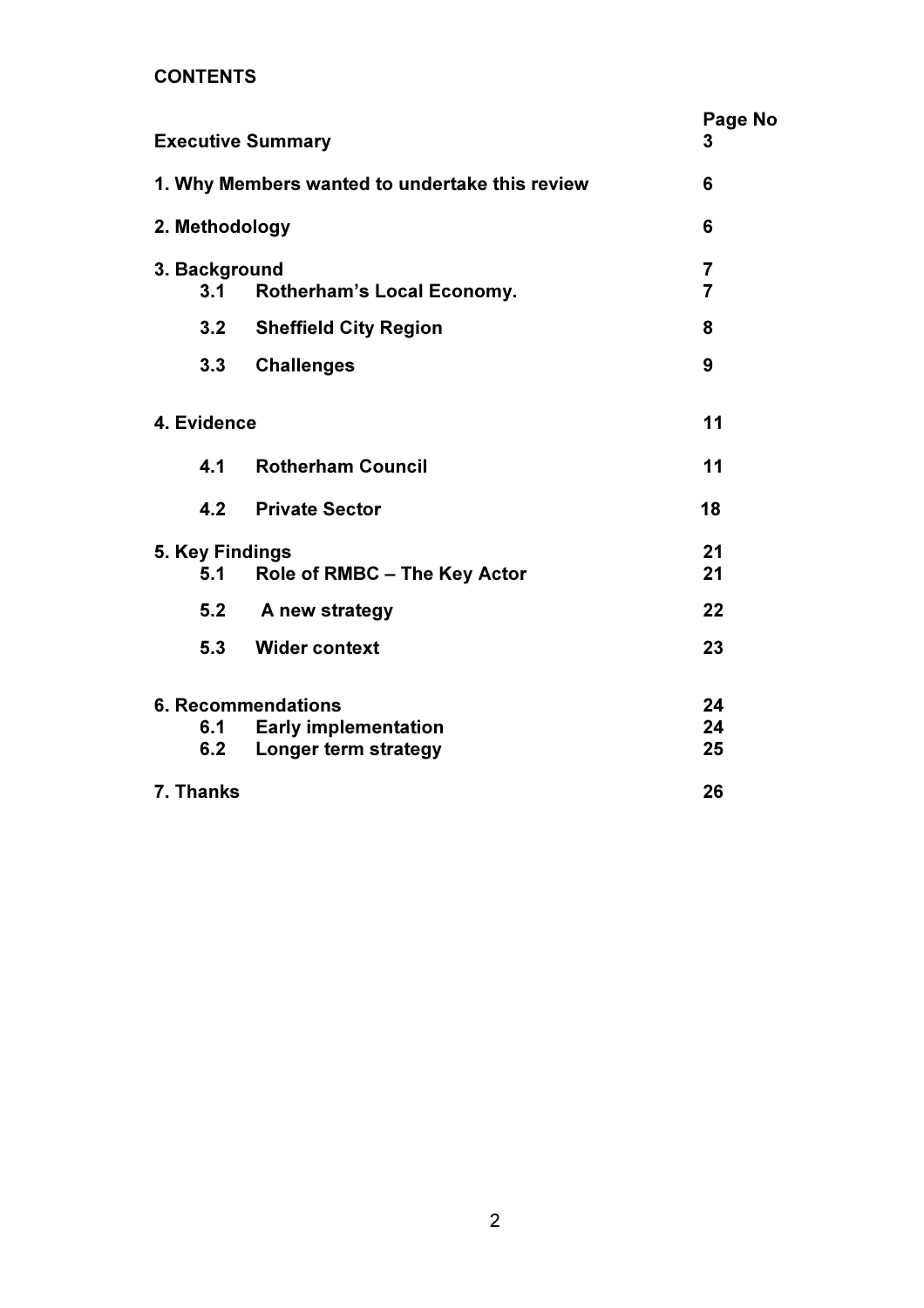# Executive Summary The aim of the review:

The review group was made up of the following members:

- Cllr Emma Wallis (Chair)
- Cllr Dominic Beck (Self Regulation Select Commission)
- Cllr Alan Atkin
- Cllr Clive Jepson

# Summary of findings and recommendations

The agreed objectives of the review were:

- To analyse the impact of changes to local government finance particularly business rates
- To analyse how the Council can create the right conditions for growth in the private sector
- To influence the development of the growth plan for Rotherham, which in turn feeds into the City Region growth plan.
- To develop a whole council approach to increase business rates in Rotherham

The scope of the review was kept narrow as it was anticipated that the review could expand to cover a wide range of issues thus diluting the impact of its recommendations and extending the time it would take to complete. Members therefore agreed to focus on the following lines of enquiry during the review:

- What is the impact of an increase/decrease in business rates on the Council finances?
- What is the impact of this on the local economy?
- How can the Council support economic development and what should be in the growth plan? What different models can be adopted?
- How are supply chains supported?
- What incentives can be offered to local businesses?
- How do we evaluate success? How have others achieved it?
- Impact of funding
- What are Rotherham's growth areas?
- What specifically is the approach to Tourism?
- How can the following services be used to generate business investment?
	- o Asset Management
	- o Transport
	- o Planning
	- o Housing
- How do we impact on the most deprived areas of Rotherham?

The recommendations that emerged from these findings were further broken down into those that could be implemented quickly and those that were more strategic in nature. The latter focused very much on structural responses within the Council and also working in a more multi-disciplinary manner, including interaction with partners.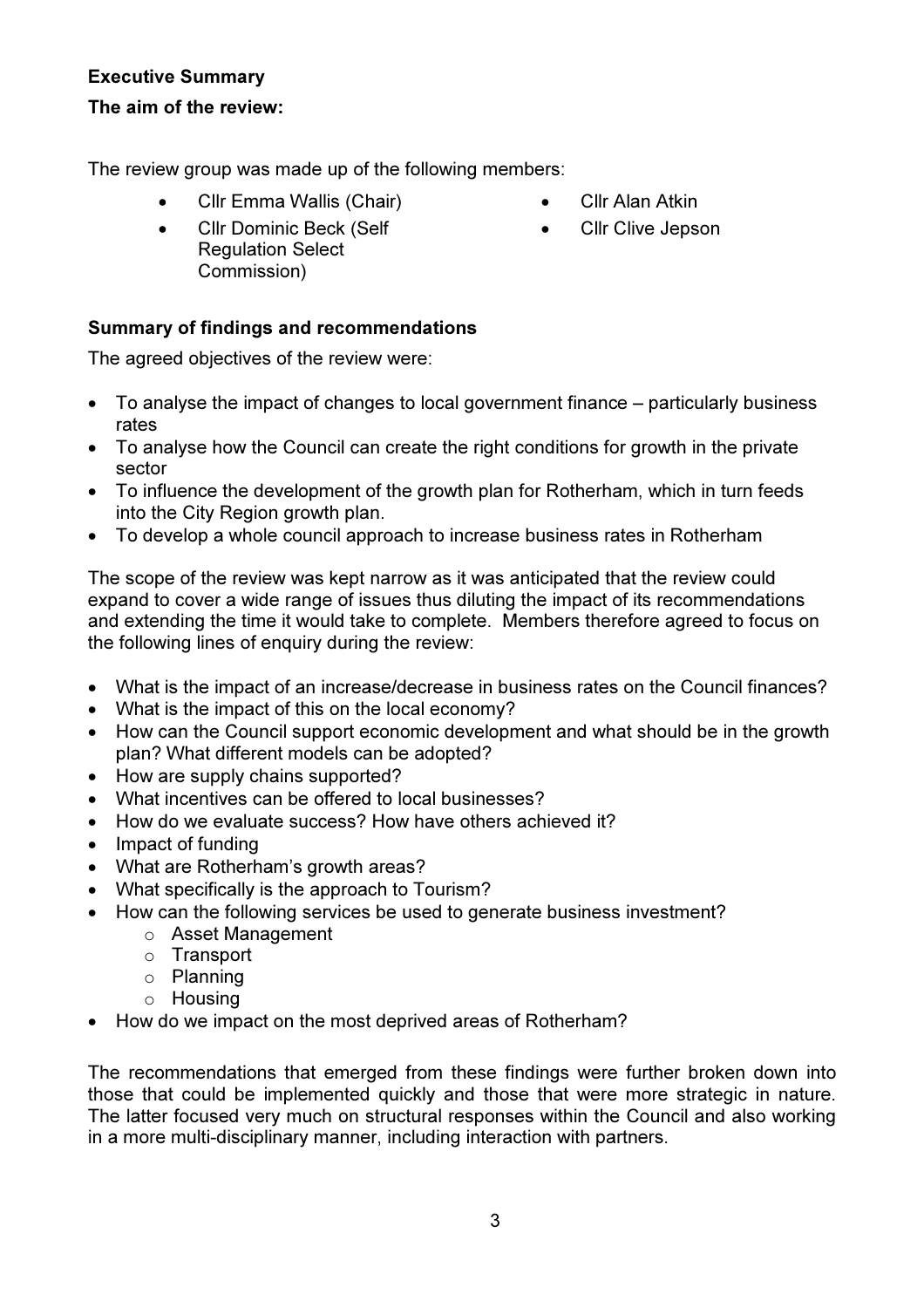The recommendations are.

## Early Implementation:

- 1. The Economic Development Team within the Council should ensure that the emerging Growth Plan is focused around two key objectives – income generation and employment creation, with very clear actions for achieving this
- 2. Targets and outcomes should be developed for this plan that are smart suggestions include number of businesses accessing services, the number of young people accessing apprenticeships, the number of new entrants to post compulsory education and the number of over 16s gaining accredited qualifications.
- 3. The Economic Development Team should ensure that the growth plan is jointly owned by local partners and that it is strongly linked to the Local Plan.
- 4. They should also ensure that it is communicated effectively to partners and stakeholders, as part of an ongoing campaign to "talk up" Rotherham and its achievements. These stakeholders should include the Sheffield City Region structures and the private sector.
- 5. The Planning Board should identify, in the first instance, its top ten development sites and focus on these in its policies and plans. Within this the identification and delivery of a strategically important site should be the number 1 priority for Rotherham to remain competitive.
- 6. The Council should consider prioritising all town centres and giving a policy mandate for this to happen.
- 7. The Council should consider how Elected Members could input to the development of Council Policy, particularly with regard to economic growth, by utilising the wide range of talent and expertise that exists within this pool. Elected members can further assist with the promotion of Rotherham.
- 8. RIDO should work with partners to ensure that access to Regional Growth Fund is maximised

#### Longer term strategy.

The review group gathered very compelling evidence regarding the need to develop a one council and multi disciplinary approach to supporting effective economic growth and to achieving the two objectives outlined in recommendation 1 above. It is therefore recommending a programme of further development work to be undertaken to establish this strategic approach. They are therefore making the following recommendations:

9. The Council should aim to establish a multi-disciplinary "Task Force" with the key purpose of providing a co-ordinated holistic approach to generating investment and economic growth in Rotherham, for the benefit of its local businesses, communities and residents. The focus should be on working both internally, and in partnership with the private sector in Rotherham, to include a range of projects in terms of size and value. The external business support process should be led by RIDO as a recognised brand within Rotherham.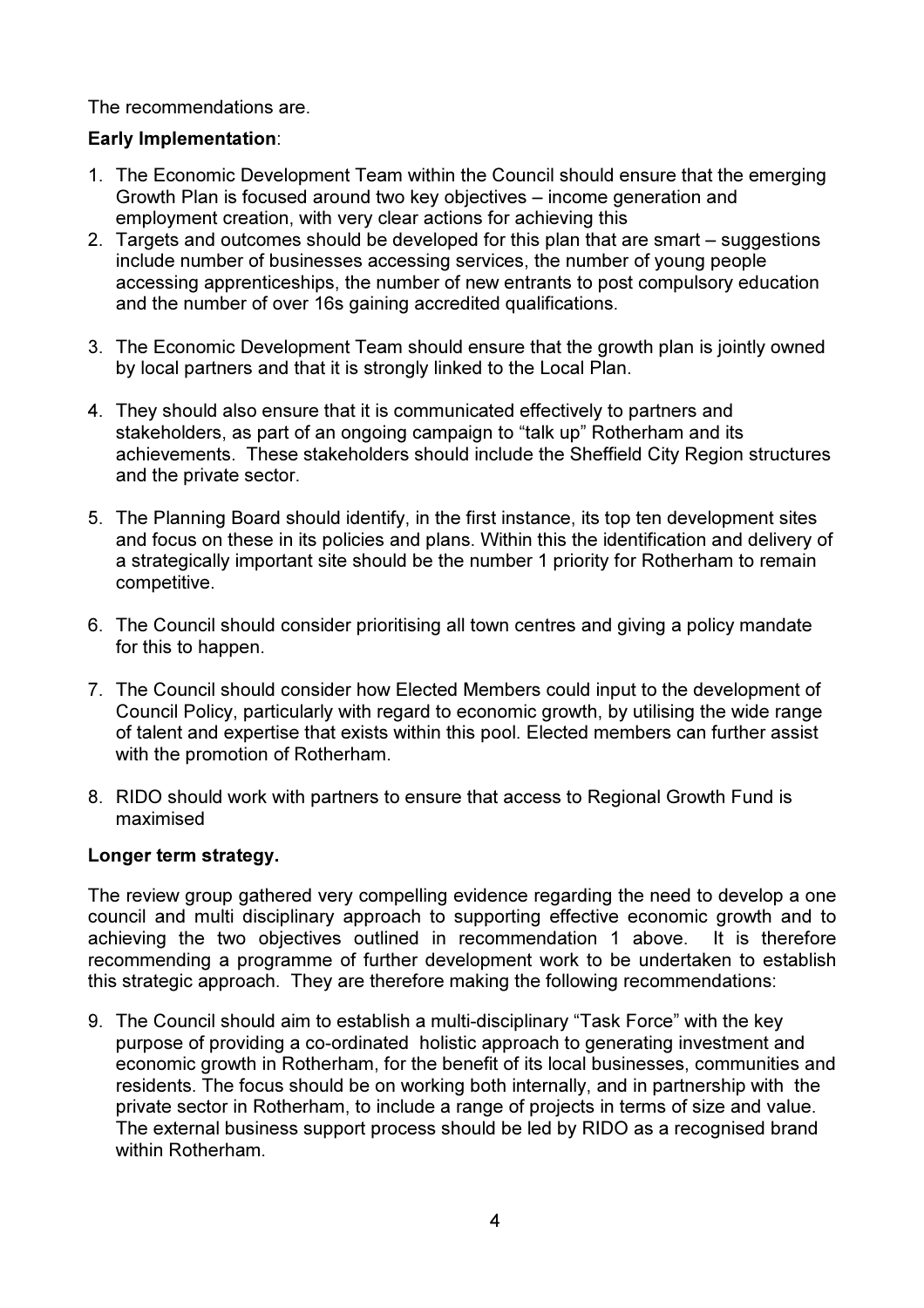- 10. The Task Force should include Planning, Asset Management, Housing, Transport, Education and potentially Health partners. These functions will be included on the basis of a unique drivers approach for each project. In line with recommendation 7 above specific councillors (with specific expertise) and ward members should be included in this approach. This model could be adapted for individual projects, with bespoke task groups set up for larger projects including provision for specific expertise to be coopted. (diagram to be developed)
- 11. This Task Force should be responsible for ensuring that the strategy should identify land supply, link into work on the Local Plan and also the following issues, with the aim of maximising long term value for the Council's assets:
	- a. Use of capital and borrowing to develop sites and premises
	- b. The approach to the development of this land some sites for area based regeneration initiatives
	- c. The development of existing smaller sites and premises for developing local businesses
- 12. The Council should consider how to develop a business friendly culture amongst all its staff – skills development and training issues and also the possibility of setting growth targets for employees where appropriate. A key element of this would be to raise awareness within the Council of the changes to business rates and the importance of them in terms of generating income for the Council.
- 13. The Scrutiny function in the Council should consider looking further at the following issues;
	- d. The development of aspirational housing and associated services/communities in Rotherham
	- e. Work with schools and training providers/colleges around the 16+ skills agenda to establish stronger links with employers and to engender an enterprising and aspirational culture.
	- f. Potential for developing employment initiatives based on the experience of Manchester and elsewhere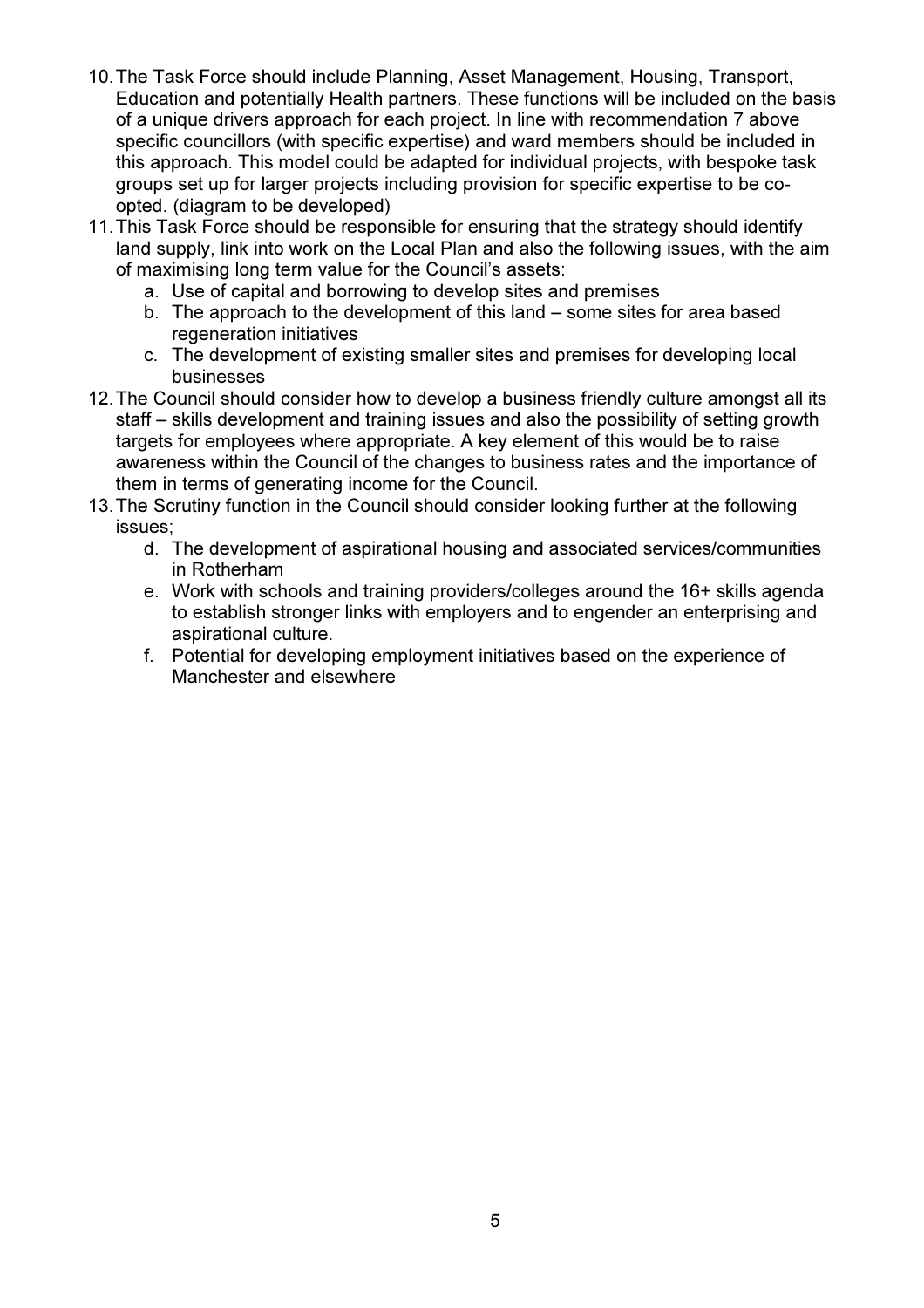## 1. Why members wanted to undertake this review?

This review was identified and agreed as part of the work programme for the Improving Places Select Commission for 2013/14. Due to the changes to Local Government Finance and in particular the business rates, it was agreed that the Council needed to focus on ways to support the local economy to generate an increase in business rates. These efforts also need to focus on generating employment and training opportunities for local residents and stimulating the multiplier effect, retaining as much private sector investment in the local economy as possible. This review was scoped to complement the Commissioning review being carried out by the Self Regulation Select Commission which is focused, amongst other things, on the potential for the public sector to stimulate the local economy via its procurement function. Councillor Dominic beck was a member of both review groups to ensure complimentarity between the two.

The review aims to support the achievement of the following Council priorities from the Corporate Plan:

 $\circ$  Supporting the Local Economy

## 2. Methodology

The work of the review group was conducted over 7 months and 6 separate meetings. Members heard from a range of witnesses from within the identified functions of the Council and also from the private sector and Chamber of Commerce.

The review has been provided with support by Paul Woodcock and Simeon Leach from Environment and Development Services. Other witnesses that contributed to the review were:

- Paul Smith, Asset Management
- Peter Hudson, Finance
- Anne Ellis, Finance
- Tim O'Connell, RIDO
- Bronwen Knight, Planning
- Tom Finnegan-Smith, Transportation
- Tom Bell, Housing
- Mark Broxholme, Tata Steel
- Mick Hood, Tata Steel
- Mark Davis, Strata Developments
- Andrew Denniff, Barnsley and Rotherham Chamber of Commerce
- John McCreadie, Ekosgen

The review group received verbal evidence (in many cases supplemented with written information and powerpoint presentations) at each of the six sessions and drew their conclusions predominantly from the evidence received. Some desk research was also completed.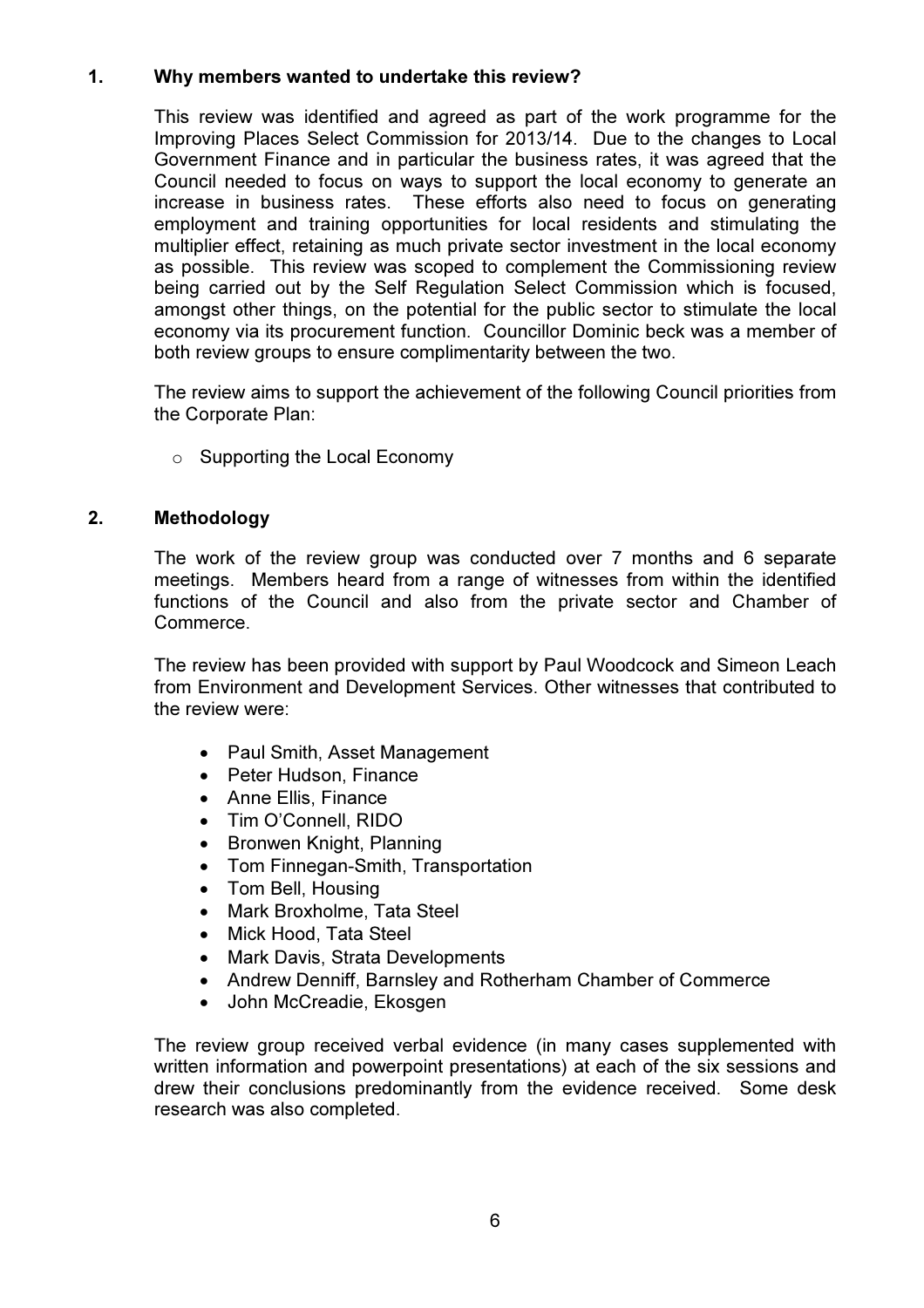## 3 Background

## 3.1 Rotherham's Local Economy.

Rotherham has a proven track record in economic development and regeneration; for example town centre development, business incubation and transforming former brownfield land, all of which has required a strong partnership approach to economic development. Rotherham is also cited in the Sheffield City Region (SCR) Strategic Economic Plan as being the 'best' during the last growth cycle for private sector job growth.

Despite this positive picture however, Rotherham currently under-performs against both regional and national averages in a number of economic measures (employment rate, economic activity rate, out of work benefits claimant rate, business numbers, working age population educated to NVQ4 or above and working age population with no qualifications). This is to the detriment of the local, regional and UK economy as well as the lives of Rotherham residents.

Between 1990 and 2008 was a period of economic growth, but the growth was predominantly in public sector jobs. Growth in the private sector was netted by the loss of jobs in manufacturing. Rotherham's record during this period was good due to the good land supply in the Dearne Valley and the Enterprise Zone, plus European and UK regeneration funding. The Rotherham workforce increased by 23%, with a significant proportion of these jobs being in the private sector, one of only 3 Sheffield City Region (SCR) authorities where private sector employment increased.

New economic growth is in business services and call centres; sectors which are vulnerable to outsourcing, lower wages and short term employment opportunities. The pressure for low cost in the market affects the quality of jobs created. Therefore a mix of jobs is to be expected.

Evidence suggests we are at the start of a new growth cycle. The SCR strategic economic plan will have less money attached to it than was expected and the biggest pot of funding within that is transport funding.

Rotherham still has some way to go to catch up with the levels of investment taking place elsewhere in the sub region. Sheffield, Doncaster and Barnsley were able to start earlier than Rotherham with the previous Urban Renaissance investment programmes administered by Yorkshire Forward and whilst Rotherham's Urban Renaissance program started to catch up prior to the demise of both Yorkshire Forward and the investment funding, the other authorities are already moving forward with their next phases of investment, for example recent announcements by Sheffield and Barnsley of investments of £5m in Castle Markets and £40m in the town centre, respectively.

What are the main strengths and challenges for Rotherham?

Strengths:

- Schools are good up to age 16 (GCSE level).
- Rotherham Ready is a positive young enterprise project
- Good track record in regeneration and private sector growth
- Future potential regeneration with next economic growth cycle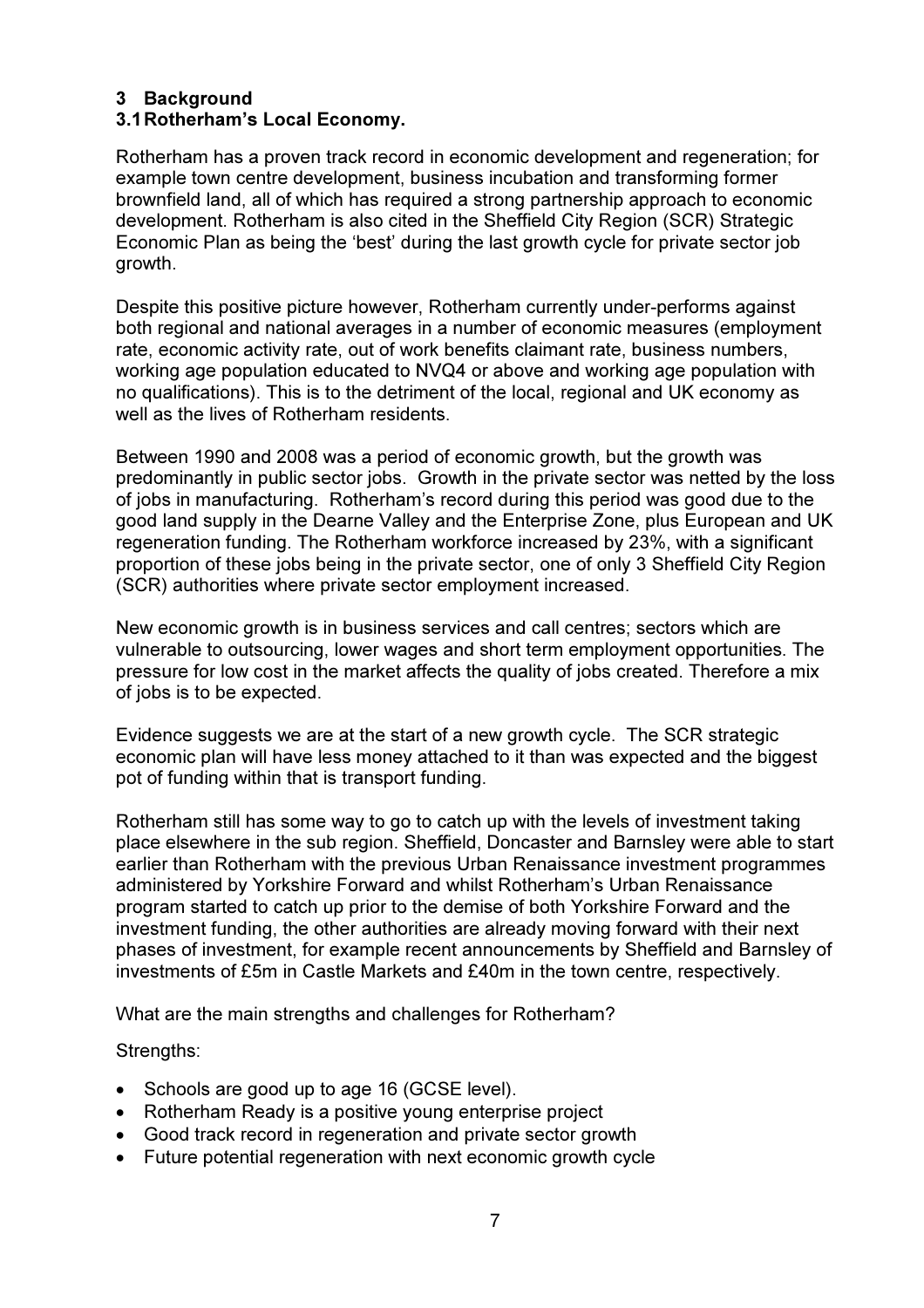Challenges:

- Reduction in funding available means getting the package right for businesses is crucial.
- Learning and skills post 16, including Adults is not performing as well as schools. This has implications for the lifelong learning agenda and links between adult skills development, employability and the skills needs of local employers
- Need to invest in the right skills for employers.
- Need for more robust monitoring and evaluation of regeneration initiatives. Critical Success Factors might be the number of local people going into apprenticeships and the number of Rotherham companies taking up the business support that is on offer. Perhaps also, given the problems with adult skills, number of new entrants to post compulsory education / number of over 16s gaining accredited qualifications.

# 3.2 Sheffield City Region

Rotherham is one of 9 local authorities within the Sheffield City Region (SCR). Within the SCR there is a Local Enterprise Partnership (LEP), a private sector led partnership focusing on the growth of the SCR economy. The Government's agenda is increasingly to devolve the power and funding to local level via the LEPs, therefore this is key to accessing the responsibility and funding to successfully grow Rotherham's economy. The LEP has a developing Growth Plan which sets out the main priorities and actions for the SCR to grow its economy, as well as being used as a bidding document in to the Government's "Single Local Growth Fund". The private sector themselves are able to bid into the Government's Regional Growth Fund. Evidence suggests that this fund is not being well accessed by private companies. It has been broadened from being on the basis of pure loans, but still a lot of bids have stalled due to government conditions being too tough. It is the role of LEPs to work with companies to get access to the Regional Growth Fund. Bureaucracy is an issue and it is increasing the costs of creating jobs. In economic development terms money is spent slowly and converting it into action and outputs takes time.

In terms of the SCR and Rotherham's relationship with it:

- Who will get what in terms of jobs and businesses? target is 70,000 net new jobs, it is really for Rotherham to demonstrate what proportion of these they can deliver
- Very little pooling of budgets within combined authorities to date
- This will be increasingly challenging when the sums of money increase
- Partner authorities have to have faith in the pooling and that they will get their fair shares. Will the City Region be collectively better off as a result of setting up the authority? The government is likely to put more money into collaborative approaches.

## 3.3 Challenges.

#### Local Government Finance – business rates model

The Local Government Finance Act 2012 brought about substantial changes in the way councils are funded from 1 April 2013. The Key Changes were:

• Business Rates Retention,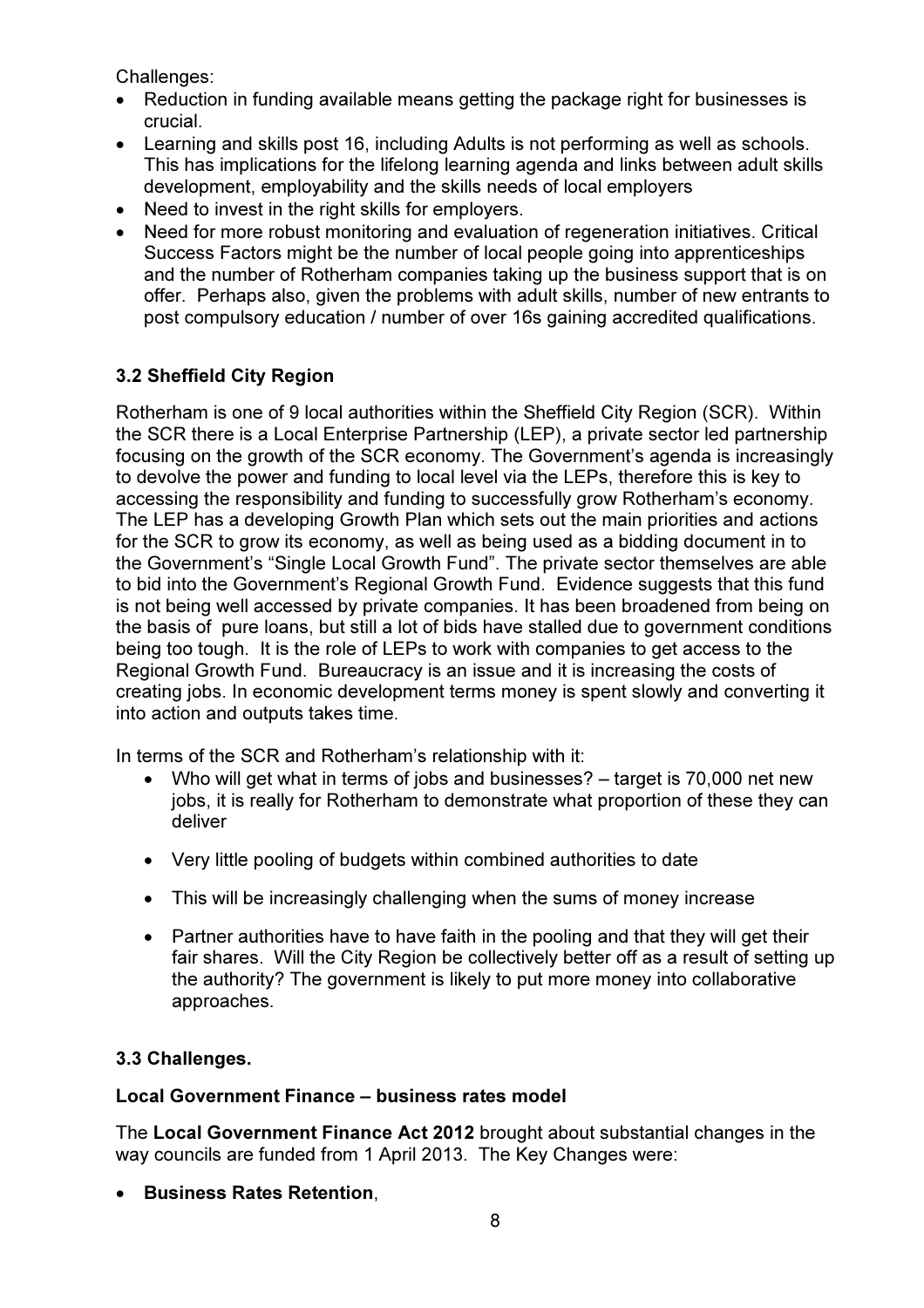- Council Tax Reduction Scheme replacing benefits,
- Local discretion over Council Tax levels for second and empty properties
- It is critical on the back of this model to generate inward investment and new business development. The Business Rates top up grant received by Rotherham applies for 7 years and is fixed plus RPI. (£21.78m in 2013/14)
- Local councils can influence the income levels they receive from business rates (currently approximately £34m per annum)
- The funding baseline assessment will be reviewed but is not clear on the frequency of this.
- There is a potential impact on Rotherham of the Enterprise Zone as growth in business rates (over and above £0.4m current level) will go directly to SCR. It was agreed that we shouldn't be protectionist but also need to make the most of it for Rotherham.
- 22% of Rotherham's business rates income is generated by 21 business properties, which includes RMBC for Riverside House.
- Members felt that there is a need to focus on inward investment in the services sector, call centres and retail (supermarkets) and high value added manufacturing, as well as creative and digital industries, environmental , energy and low carbon industries which are priorities in the Local Plan and for the SCR.
- £641,000 rates relief is lost to the Council per year. Leisure Centres receive 100% as part of the Private Finance Initiative contract.
- Business rates from renewable energy can be kept by the Council but needs clarifying what will happen if these are located within the Enterprise Zone.

A key issue for the purposes of this review and the resilience of Rotherham's Local Economy is the reliance on a small number of big companies – 22% of business rates income is dependent on 21 key payers (including the Council)

#### Transition from industrial to post industrial.

There is a transition in the modern economy to high value added manufacturing via initiatives such as the Advanced Manufacturing Park. This is likely to create much less in terms of numbers of jobs, indeed there is a significant risk of jobless growth. This creates a significant challenge for the Council and its partners in terms of ensuring that the economic growth results in job opportunities for residents of Rotherham. The creation of higher quality, higher skilled jobs also creates challenges in terms of developing an aspirational offer for these jobs to be retained within the Rotherham economy, via housing and other key services.

The potential for economic growth to impact positively on people in deprived areas can be severely restricted with jobless growth or growth of high value, high skilled jobs. In theory, however, there are a significant number of jobs in Rotherham to enable the number of claimants to be reduced, but this doesn't reflect issues such as zero hour contracts and low rates of pay. Education and skills levels are significant issues in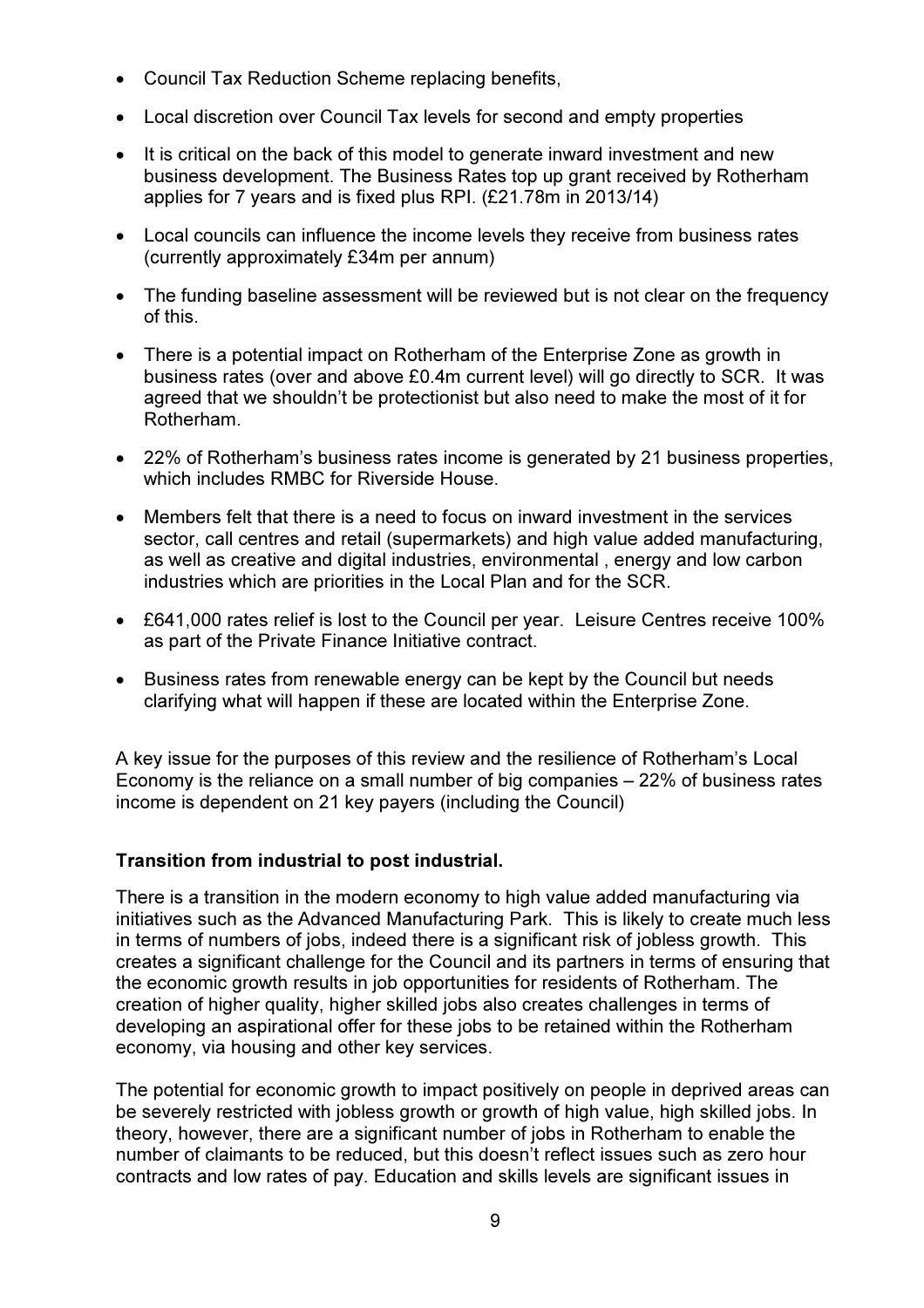addressing this, particularly post 16. The private sector witnesses in this review presented some compelling thoughts and suggestions around this agenda.

Members of the review group also wished to express concern that not all economic growth prospects are entirely positive. The current debate around "Fracking" for example illustrates this and full consultation and evaluation around the benefits and weaknesses of this as a future industry still need to take place.

## Town Centre

With the building of more houses, more people will shop elsewhere unless the focus on town centres is maintained. This focus should also be on outlying town centres. The Council can be active investors in properties – instead of the council disposing of them, as per the current Cabinet directive, it should hold on to them, accepting the additional revenue pressures, for 3 or 4 years for the right time in the economic cycle. Many parts of the Town Centre have improved over the past five years and the public realm provides an attractive location for the day time and evening economy. Due to the economic downturn the Town Centre has not yet developed to its full potential and there is a need to focus on putting the right things there:

- Short term The new Tesco will hopefully serve as an attraction for shoppers to Rotherham Town Centre, although the remaining challenge may be in getting them to utilise rest of town centre and to address the investment link with the markets
- Medium term cinema and leisure offer. The Council's option for purchase of Forge Island for leisure development such as a cinema/theatre should be considered as a priority as it would enliven the night time economy and help draw in other private sector investment
- Long term University Campus which would strengthen the Rotherham's learning and teaching offer, and begin to embed a culture of lifelong learning.

## Land supply.

This is a problem across South Yorkshire – brownfield sites are expensive therefore not much land is attractive to developers. There have been problems for example at Dinnington where land has been cleared for housing but nothing is coming forward and it is too expensive. Of the sites identified in the local plan for employment – 12% are undeliverable.

#### Loss of funding and products/services.

The reduction in the amount of regeneration funding and funding directed at the private sector has been drastic and had a major impact on the business and investment support landscape. Witnesses in this review have reported on the impact of this on partners' ability to effectively work with businesses and support them in their development and growth. The current European Regional Development Fund programme, which is the main source of funding for this area of work, will cease in 2015, which is likely to result in a further significant reduction in available resources and services.

This review therefore looked at the role the Local Authority can play in accessing funding, for example use of capital budgets rather than external funding. Manchester City Council regularly buy sites, hold them and then develop them when the time is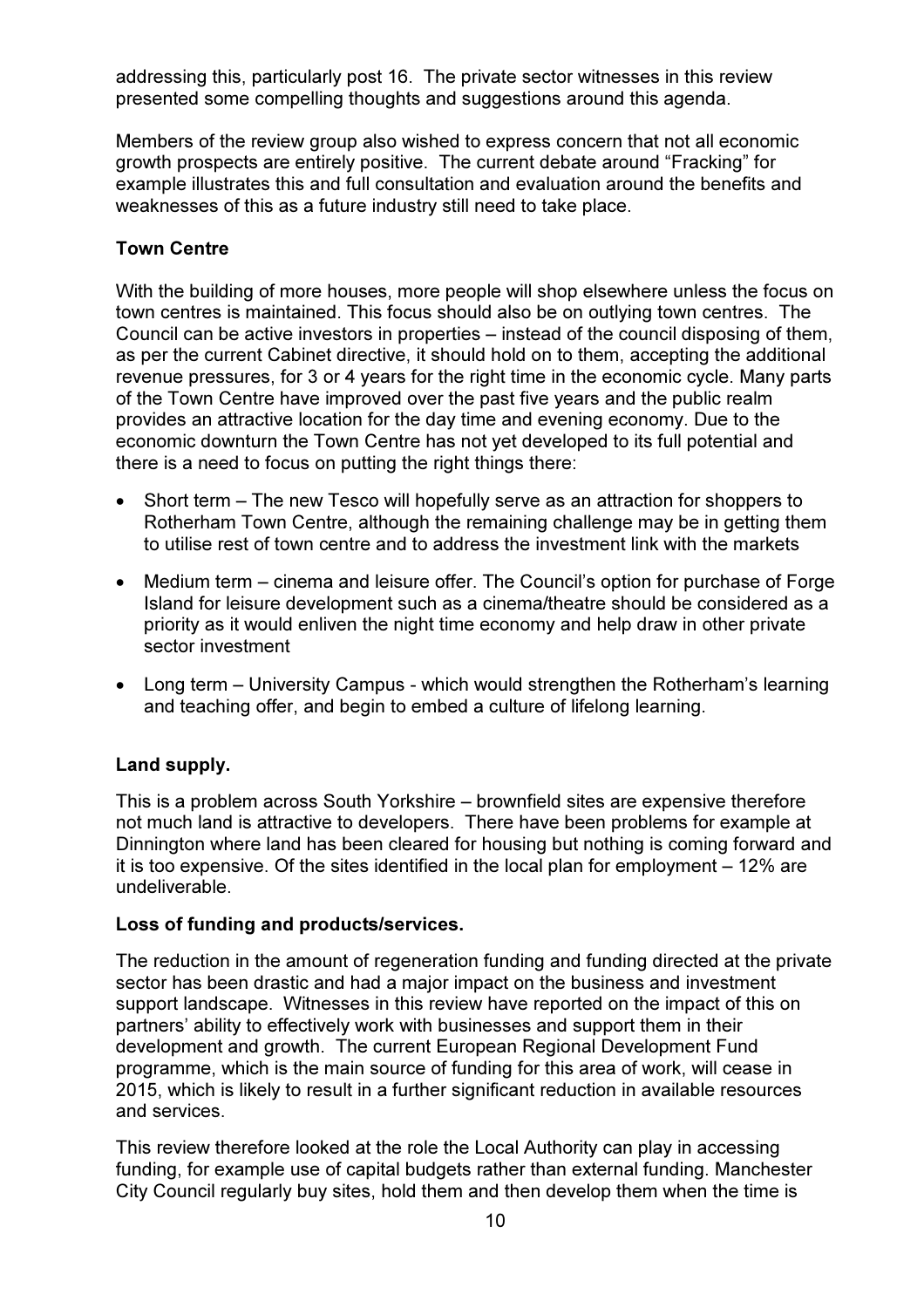right. Most funding now is in the form of borrowing and the Local Infrastructure Fund has to be re-paid. The pay back often doesn't work in economic terms which makes this approach very risky for Local Authorities. During the last 10 years many Government quangos and agencies involved in economic regeneration and skills development have come and gone, as have many different funding regimes. The review group noted that the only constant during this period of rapid change has been local government. They therefore, potentially have the best area of influence over social and economic problems.

#### Adults skills levels.

Although Rotherham's schools are performing well, there is still a considerable challenge to be addressed around skills levels for children aged 16+ and adults. This is especially significant given the transition from traditional labour intensive industries, to "knowledge based" occupations, which place greater empahasis on "soft" skills. There is therefore a need to create and embed a culture of lifelong learning within Rotherham. The Growth Plan will need to look at this seriously and challenging outcomes need to be set for partners involved in its delivery, for example around the number of young people moving into high quality apprenticeships.

## 4. Evidence

#### 4.1 Rotherham Council:

Evidence was provided by witnesses from each of the services identified. The evidence presented below summarises descriptions of services provided and observations regarding their implementation and interactions with other service areas and partners.

#### Asset management.

This includes the following sections with the Council:

- Construction
- Facilities Management (except housing and green spaces)
- Estates function
- Environmental team

It also covers the strategy for Asset Management, Land and Property. A report on proposed changes to this is due to be considered by Cabinet.

They aim to minimise bureaucracy as much as possible to try to assist businesses. They hold a list of local businesses that will be contacted for smaller contracts e.g. school modification.

There are revenue benefits that come from operating to a wider strategy – e.g. maximising business rates. Some properties have been disposed of in the past without reference to a wider strategy in this way. The Council should consider being more strategic with respect to assets.

The Council, however, unfortunately has a lack of resources for maintaining property. Most assets are being sold for the land rather than the property. There is a need to focus on an area based regeneration approach rather than just selling properties.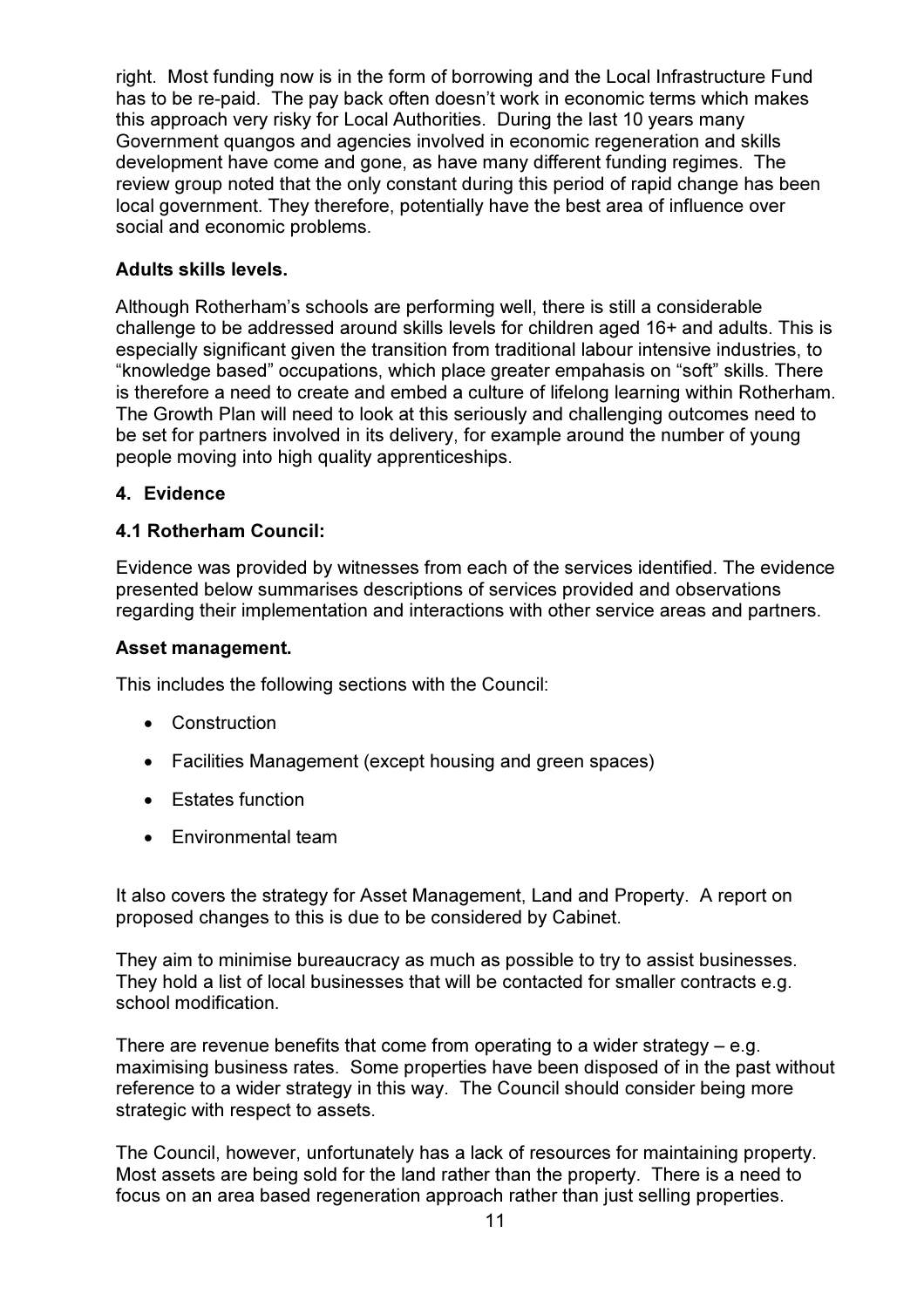There has been a deterioration of properties due to long term underfunding of condition maintenance activities, with preference given to more visible service activities. The current spend moratorium has worsened the position– as this is not deemed essential spend therefore the Council is limited in its ability to invest in the buildings it owns.

A central one estate approach which aims for cost efficiencies but enables properties to be released for economic growth, would help.

Asset Management have been working on the AMP project called Re-volution, with RIDO, and on the back of this they will be able to develop a standard cost benefit analysis.

To date there has been a division between departments within the Council who all have their own growth plans – housing, economic development etc. There is a need for a clear lead for growth; and construction and growth plans should be co-terminus. Consideration should be given to the establishment of a Rotherham Economic Task Force in order address fragmentation, and smooth partnership working.

## RIDO

The review group considered evidence on the role of RIDO (Rotherham Investment and Development Office) in business growth generation. They provide three main functions; Inward Investment support, Business Incubation and Investor Development. The aim is for all of these functions to increase jobs growth in Rotherham which in turn increases income levels in the Borough and reduces the incidence of deprivation. A fourth area of work focuses on labour market initiatives.

The review group heard about how the Dearne Valley had been key to Rotherham's successful economy in the past and had created private sector jobs (unique to Rotherham in the sub region) during 1998-2013. Despite the recession, which started in 2007/8, Rotherham has not lost all of this growth which means that Rotherham's economy has had greater resilience as a result of this growth in the past.

RIDO is currently experiencing the highest number of enquiries for six years, most of which come via their separate website. RIDO's independent identity is key to this success, although they don't have a specific budget for advertising. Trade fairs and events prove very successful. RIDO is a well established and well known brand, not viewed by the private sector as part of the Council. Increasingly the press and PR for inward investment into the Sheffield City Region is being carried out by the LEP.

RIDO are able to provide a bespoke solution for inward investors around property, workforce and funding with other more unique drivers potentially coming into the frame depending upon the nature of the investment e.g. transport.

Experience of RIDO shows that in general businesses prefer developed sites rather than to purchase land. For this reason a mix of sites need to be available – land, office space, industrial units etc..

The Advanced Manufacturing Park is a success because of the role of the public sector in developing it. They took a long term approach and held out for quality. It has a momentum of its own now so doesn't need continued involvement. Planning were key supporting the initiative through the planning process. But it is important to note that the AMP is unlikely to yield a high number of jobs for Rotherham residents.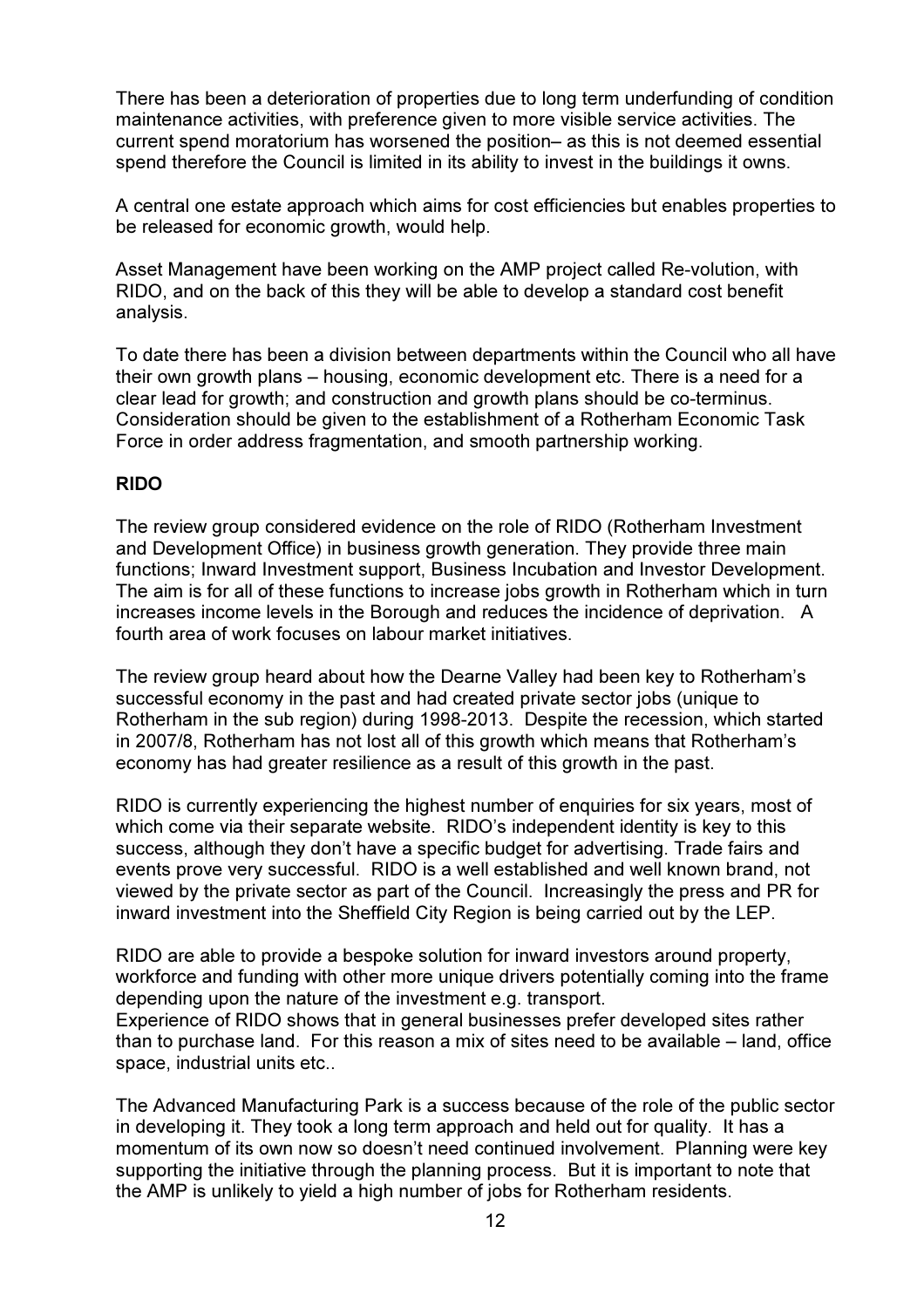Local businesses can be helped by having access to a toolkit of business support products. This offer is now much smaller and weaker than it used to be, due to the decline in funding available. 6 local companies have accessed the Regional Growth Fund. RIDO also instigated a LEP bid to the RGF for businesses to bid into for smaller amounts.

In terms of business incubation, this has been an award winning approach in the past, providing support for business start ups, and the development of an entrepreneurial culture. Business start up has always been provided by other partners but there is now a gap in the market. The exceptions are Rotherham Youth Enterprise and Rotherham Ready. The funding cuts and financial pressure being experienced by local government mean that in Rotherham, surpluses being generated by the incubation centres can no longer automatically be re-invested, although the centres continue to be successful with high occupancy rates. The review group therefore considered that it is important to further explore how the Council and private sector partners can assist in bringing forward suitable small units; providing business support over and above that currently being provided.

In 2015 there will be a huge, further drop in available funding, due to the end of the ERDF programme. A further reduction in services available can be expected.

The review group reviewed examples of red tape and bureaucracy slowing down business growth – e.g. Reresby House, where there was some delay whilst grant claw back issues were addressed. It was felt that the starting point for the council should be how can we make it happen. The Council should consider the establishment of a multifunctional pro-growth team, linked to the education function, as well as others.

A potential example of good practice is Re-volution, although this initiative needs a robust evaluation. There is also potential for the Council to buy land from companies wishing to move and grow  $-$  e.g. KP nuts.

## Planning

Members of the review group heard about the plan led system, which includes:

- Long term strategic planning
- Unitary Development Plan
	- o Primarily regeneration of former coal field sites
	- o Government money available
	- o Creation of Enterprise zones
	- o Dearne Valley, Thurcroft, Dinnington, Waverley
	- $\circ$  Joined up approach

The Local Plan is different in that it is predominantly developer-led. The current situation:

• Housing sites in greenbelt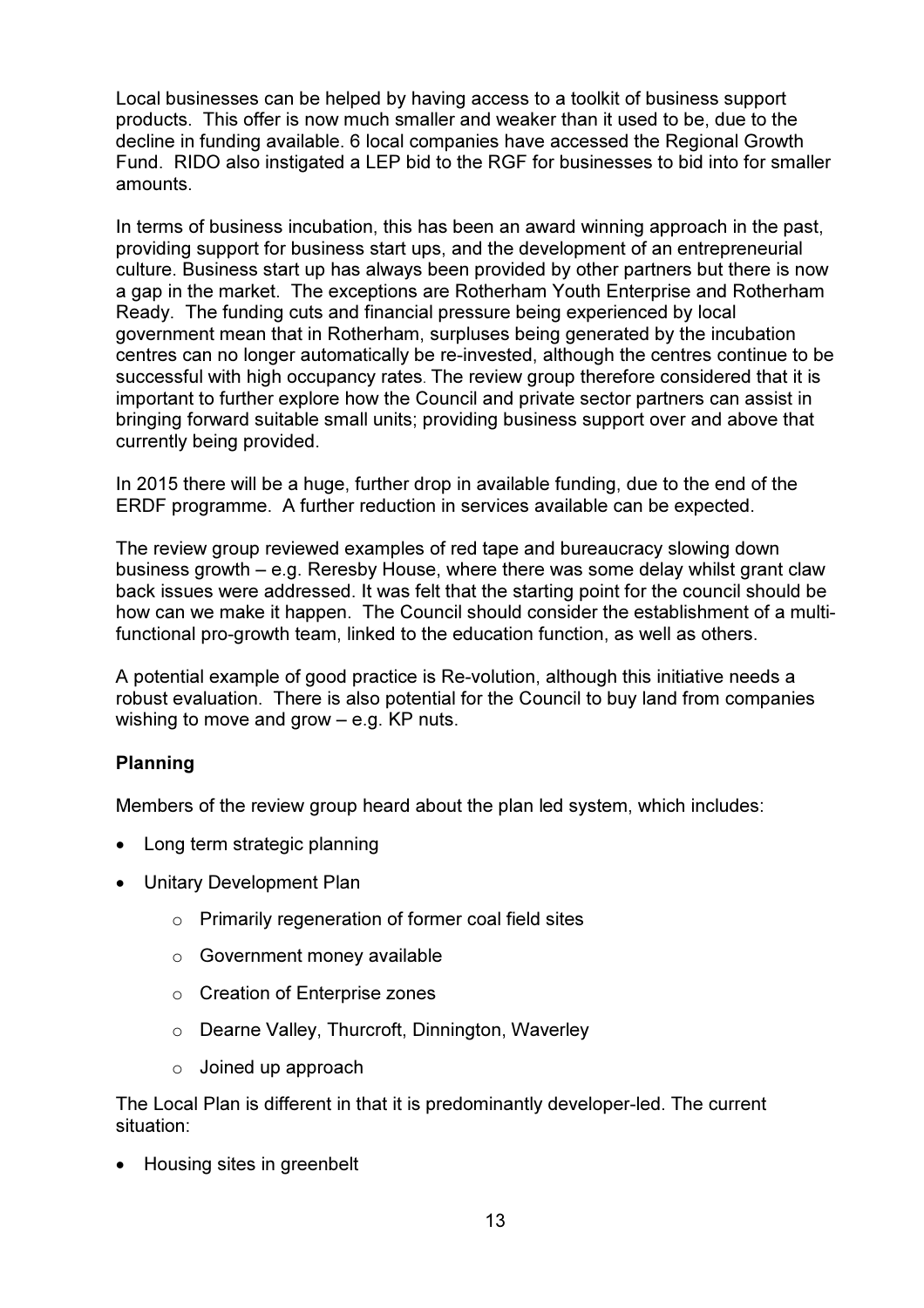- Existing employment sites
- Sheffield city region Growth Plan aim of 70,000 jobs
- Spatial issues Additional sites needed
- Planning issues v's economic development aspirations

The aim is to provide adequate land in the right location to attract development. Rotherham's Growth plan and the Local Plan should be integrated. Supporting a dynamic economy is one of the seven broad aims of the Local Plan

There is currently no spatial element to the SCR Growth Plan. There is therefore potential conflict between planning and economic regeneration. Planning are currently looking at employment land and asking where is the next Dearne Valley?

The Town Centre first policy is still in existence.

Members of the Review Group heard about the example of working with Harworth Estates on a planning performance agreement which takes the planning application out of the process and enable the partners to set their own timescales. Harworth Estates initially funded a part time post to work with planning team, taking a pragmatic approach around affordable housing.

In terms of deprived communities there is some evidence that in the Dearne Valley the call centres have lifted Wath just above deprived status. Planning will look at access to work and the location of employment land close to residential areas.

There is currently no Planning involvement in the Growth Plan. Members expressed concern about Sheffield not being a strong enough driver for the City Region and the potential need for a number of centres of growth. The LEP is private sector driven and so the quest for profit has the potential to be manifest in jobless growth.

#### **Transportation**

The role of the team is to:

- Identify Local Safety Schemes Focussed on Casualty reduction
- Undertake Road Safety education and training pre-school to Colleges
- Introduce Traffic Management improvements Congestion reduction, Urban Traffic Control
- Assess proposed developments to ensure they are appropriate impact and mitigation
- Work with SYPTE to introduce measures to improve conditions for Public **Transport**
- Develop Transportation and Highways strategies and policies LDF Core Strategy input
- Actively **promote sustainable travel** training and promotion activities
- Introduce accessibility and connectivity improvements
- Detailed design of schemes and contractor engagement/liaison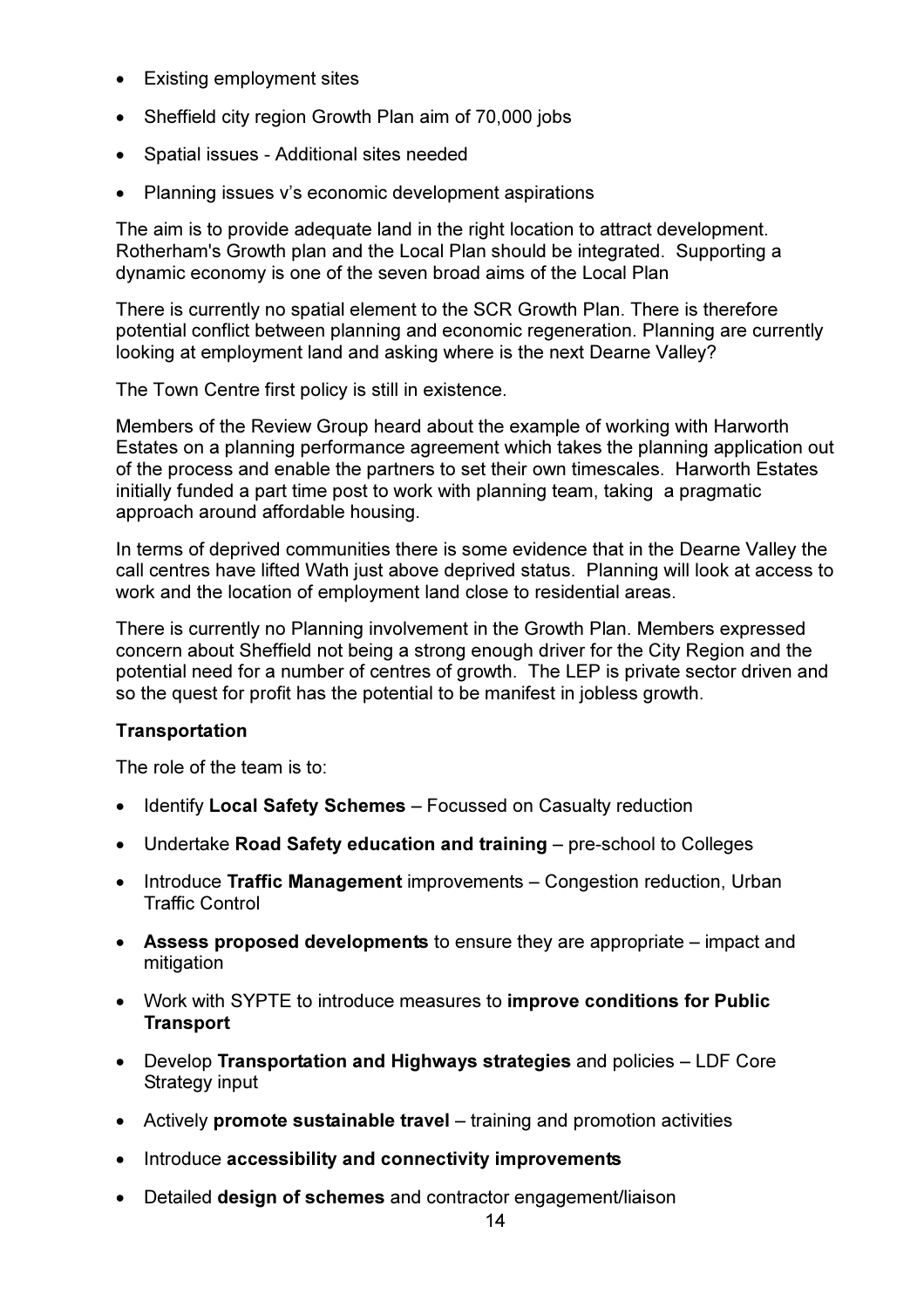- Manage and maintain our Traffic Signals and CCTV networks
- Manage and maintain our **Highway Structures** Bridges, subways, etc
- Bid for funding to maximise Government and European investment into Rotherham

## Major projects:

- Major Highways Improvement Projects: A57 and A631 West Bawtry Road
- Pinch Point Funding: A630 Pool Green Roundabout and A630 Parkway Old Flatts **Bridge**
- LTP Integrated Transport Improvements: A630 Mushroom Roundabout signalisation, Crossing improvements, Cycle lanes, Bus Lane and Stop improvements, Local Safety Schemes……
- Local Sustainable Transport Fund (Capital and Revenue): Canal Towpath Improvements, A633 Journey time improvements, Cycle links, Footway and Public Realm improvements, Cycle training and Cycle loan scheme, promoting the benefits of sustainable and active travel to businesses and their employees, working with fleet operators to make their journeys greener……….
- Major Public Transport Improvements: Tram-train, Bus Rapid Transit (North), Rotherham Station redevelopment.
- Rotherham Voluntary Bus Partnership working with SYPTE and Bus **Operators**

Role of transport in connecting deprived communities:

- The average distance to work for people on low incomes is 3 miles compared with 8 for the general population.
- Physically, economically and socially disadvantaged people often rely on walking and cycling, so improving non-motorised transport can help achieve social equity and economic opportunity goals.
- Improving walking, cycling and public transport links are crucial to enabling individuals living in the deprived communities to take up employment opportunities.
- Active travel saves people money, this is redirected back into the local economy; on average people travelling actively spend more money on the high street than those in cars.

Example of Waverley:

- The position of Waverley near to the Motorway network has been crucial in attracting businesses to the AMP.
- Robust Transport Assessment and mitigation measures are essential in maintaining the attractiveness of the site by controlling congestion.
- Requiring travel plans and sustainable transport infrastructure does not make development unattractive, in the case of Waverley it has added considerably to the attractiveness of the site to high-tech companies.
- The site has acted as a catalyst for new transport projects (BRT South, Handsworth Cycle Link, etc.)
- Developing a large area of housing near to job creating industrial development is complementary, some people will live near their place of work, but there is a two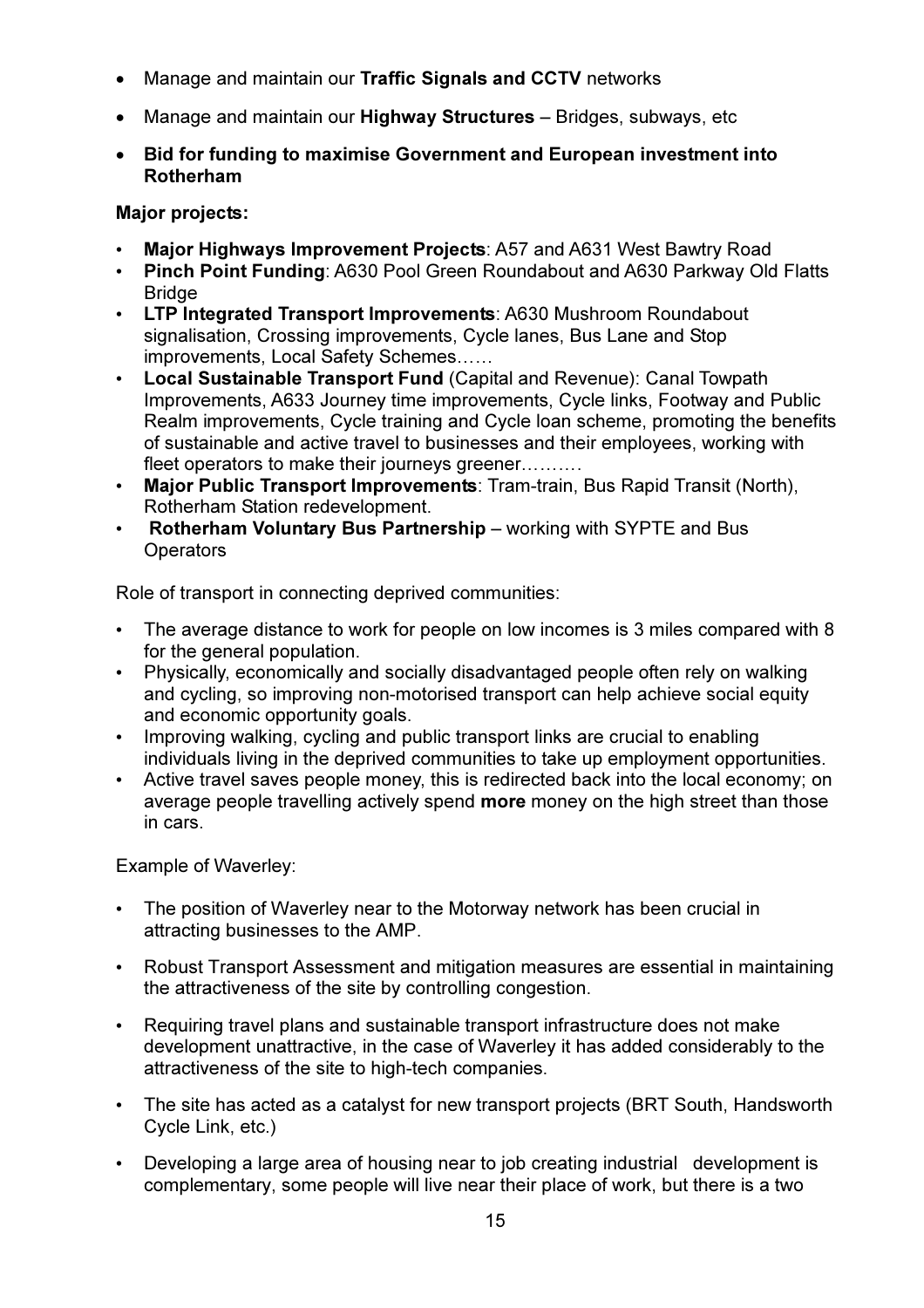way flow of traffic at peak hour rather than only one way, making more efficient use of the network.

Rotherham's Transport Strategy will feed into the Growth Plan. There is a strong overlap between local priorities and SCR priorities. The SCR Growth Plan will be the mechanism for bidding to the Growth Fund. A large proportion of this is for transport projects and priorities therefore it is important that the SCR Plan represents Rotherham's priorities effectively.

#### Housing

The group had information presented to them about the Housing Investment function within the Council. It focuses on Council stock and regeneration activities. It has been recently re-structured to include 3 units – Strategy and Policy, Housing Investment and Housing Development. They include work around affordable housing with Housing Associations, work with speculative developers and section 106 agreements, fuel poverty/Green Deal, private sector housing work, housing regeneration schemes (legacy from Housing Market Renewal programme) and housing strategy (looking at public and private sector housing and the impact of Welfare Reform)

Housing is a key driver in the local economy and this is reflected in key policies. The SCR target for achieving 70,000 new jobs means that there is a need for aspirational housing stock for these workers. The alternative will be to potentially lose the best talent from the town or SCR. Doing nothing is therefore not an option. It was also noted that an increase in housing would generate additional Council Tax income (a sustainable income source) and allow the Council to access New Homes Bonus funding.

In Rotherham £30m per annum is invested in the Council Housing stock via repairs and maintenance and fuel poverty initiatives, but also via Yorbuild and procurement. More speedy procurement is required and there is a need to become better at capturing skills and training outcomes from this investment. The Planning target for new homes is very challenging and will require the pace to be increased considerably. New housing potentially presents competing challenges with regard to land supply. A new five year land supply and strategic Housing Market Assessment is required. A complementary approach is being developed with Sheffield. It will have a focus on geographical reference points for Rotherham e.g. A57 and Dinnington.

There is a need to do further work on assets. Joint ventures could be explored for disposal of assets and they need to be presented to the market stategically. There is therefore a need to evaluate the scope for quick returns against longer term potential e.g. share of sales in the future. Alternatively, the Council could create a growth fund from excess capital disposal receipts to fund growth projects in a mixed economy of development.

Currently funding for housing projects has to come from internal resources or the Homes and Communities Agency. Consideration needs to be given as to whether this could this be linked into other pots of money to increase the pot available. Housing growth zones could incentivise developers by relaxing planning, ensuring faster delivery and providing tax incentives. Rotherham needs to attract the resources for the key areas of development.

Housing is also an enabler for deprived communities. There is a need to develop existing areas as well as new communities, thus creating sustainable neighbourhoods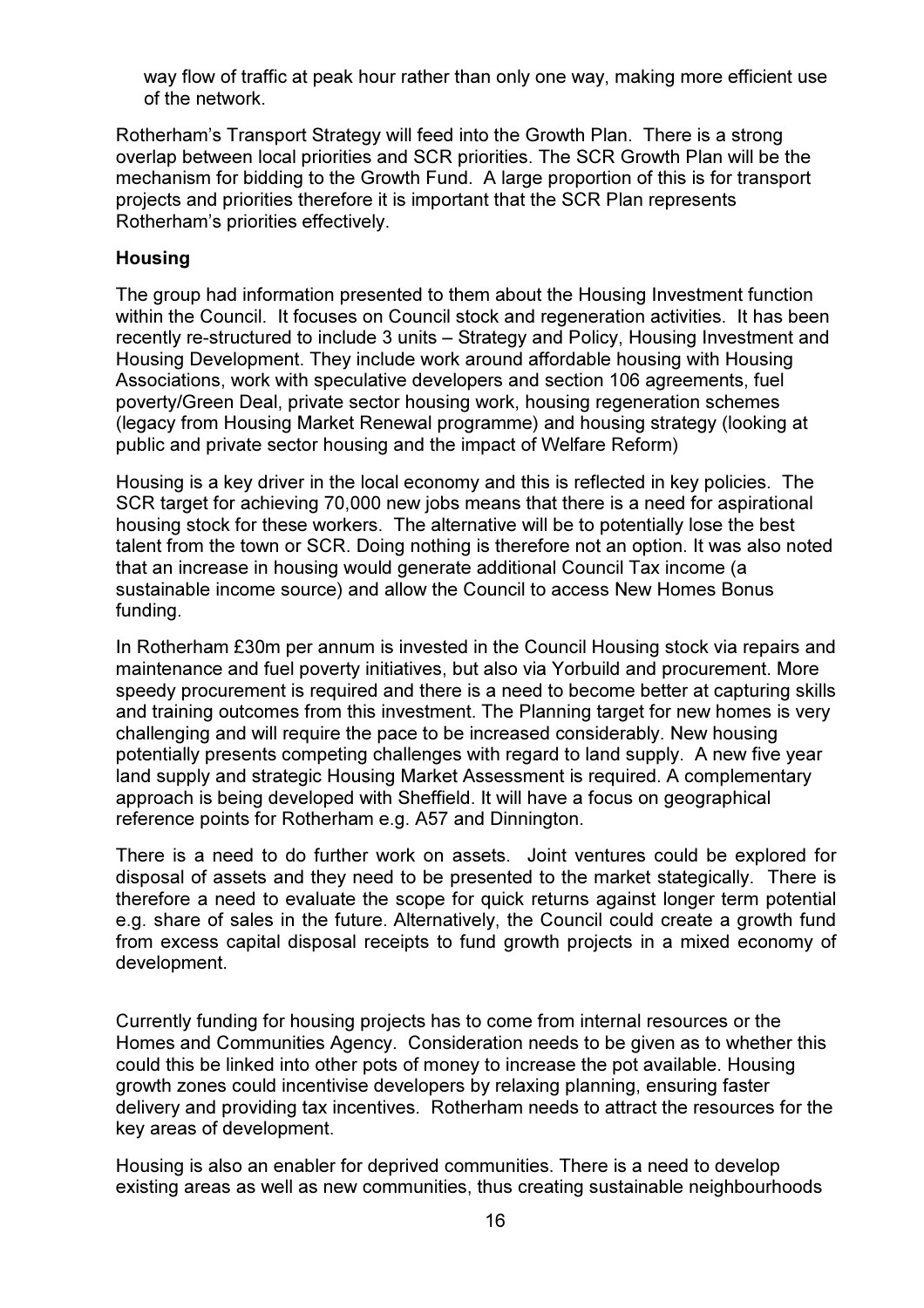offering a better quality of life and lower housing costs e.g. via fuel poverty initiatives. A good example is Canklow. Good housing solutions in deprived areas can have a very positive effect. The funding gap is key and needs to be plugged with investor confidence. There is a strong argument for mixed land use developments requiring a whole council approach.

The Waverley approach could be applied to smaller areas for example Eastwood Trading Estate. Resources would be key to service the work required for a number of smaller projects. Off-setting of officer time would be key. There is a need to construct commercial and business cases for the investment in the longer term. Do we need to value land supplies more? We need to make sure we have the right commercial skills within the Council to adopt this approach.

## Finance

Members of the review group received a presentation from Corporate Finance on the following issues. The detail of these discussions is summarised in section 1.3 of this report.

- Localisation of Business Rates mechanism
- Effect on Council Funding
- Scope for Discretion in the New System and the Implications of Using that **Discretion**
- Other issues

## 4.2 Private Sector:

#### Barnsley and Rotherham Chamber of Commerce.

Members received an explanation of Chambers of Commerce. Barnsley and Rotherham Chamber have merged and there are some differences between the two. They have a healthy and constructive relationship with RMBC.

A merger took place in the 1990s between Sheffield and Rotherham Chambers, but it only lasted 6 months. There is a more constructive relationship with Sheffield currently. They have more than 1200 member businesses of all shapes and sizes, including business start ups. Some of the biggest include AES Seal, Tata Steel, Firth Rixon, Newburgh Engineering etc.. They have a 15% penetration rate.There are approximately 5,500 vat/paye registered businesses. Nationally these statistics compare favourably.

There are 54 Chambers across the country and all are independent businesses who pay to be part of the British Chambers of Commerce. South Yorkshire chambers work well together.

They have a staff team of 12 compared to 54, 7 years ago. They had to restructure and cut costs due to the decline in publicly funded contracts. They currently only have one left – the enterprise scheme for Job Centre Plus. They receive 60 referrals per month with a rough split of 50/50 across Rotherham and Barnsley. They have taken on part of the old Business Link role and their success rate is that 40% of businesses will set up that take part on their programme. About 2 thirds will still be in business after 2 years.

The Chamber is working more cleverly with RIDO colleagues due to the reduction in number of programmes available and signposting between services is key. The growth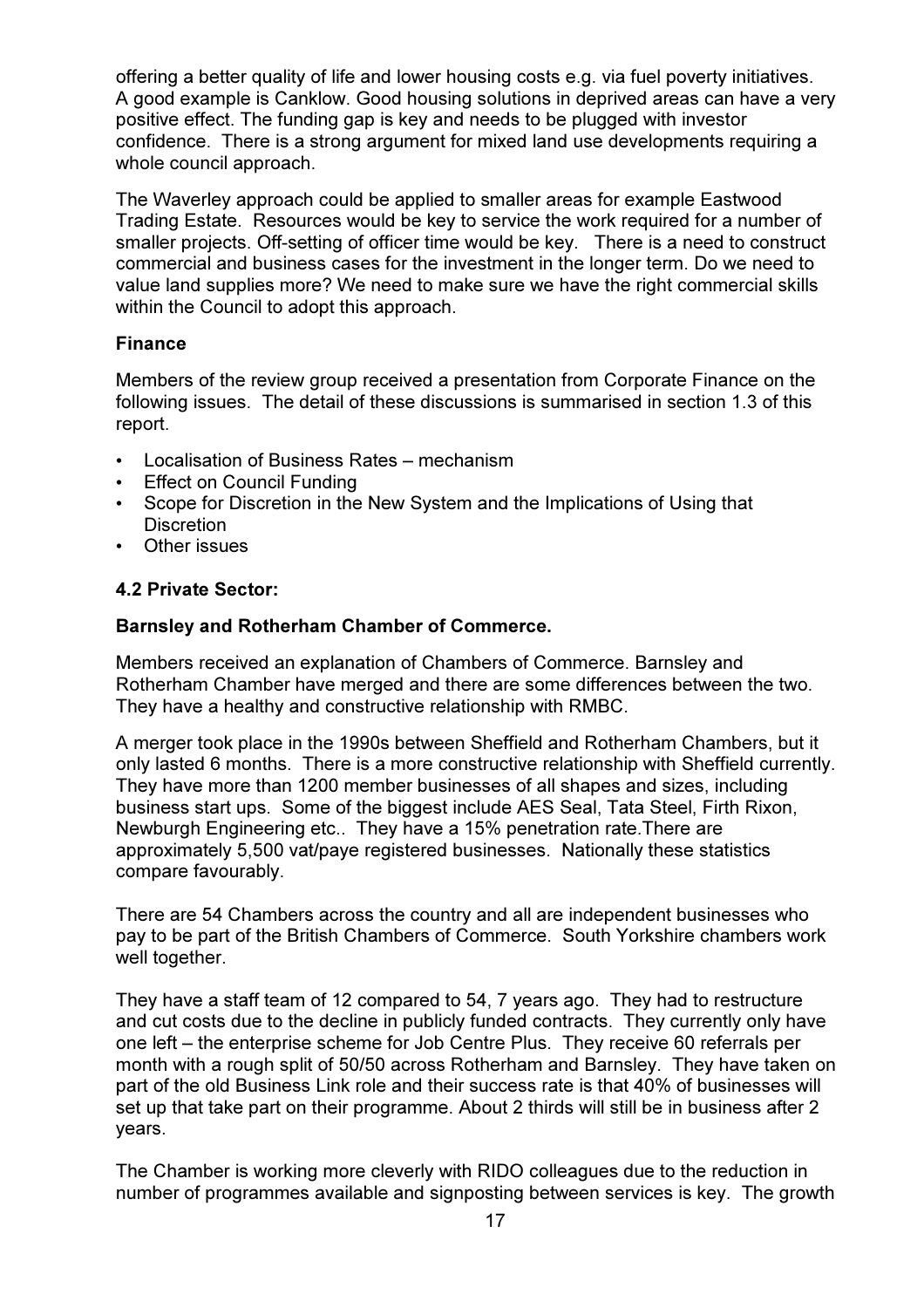plan for Rotherham is key to ensuring that objectives and targets of partner organisations coincide. Individual staff in the Chamber have targets and there is a need for partners to focus more on hard outcomes.

They provide outreach sessions in Dinnington, Maltby, Dearne Valley and they hold these sessions in each others facilities. Need to bring sets of clients together so that there is collaboration not duplication.

The Economic Plan was aspirational but lacked hard targets – it wasn't challenged or held accountable. A more "business like" approach is required. Most businesses don't know what the partnership offer is but they have strong perceptions about working with the Council. We need to make it more business like, and deal with them in this fashion.

Enterprise development in schools is very important, engagement needs to be on their terms. The need to develop business skills within the Council was discussed.

The role of the partners in developing a culture of entrepreneurship was discussed. The referrals from the enterprise programme suggest that it is a more enterprising culture than we might expect. But we need to pool resources and work collaboratively to generate this further. The Chamber passes new businesses on to RIDO at 6 months. Funding in the past has created some of the barriers e.g. on Job Centre Plus referrals can go on their programme. They have developed links such as asking college students to do the accounts for new businesses. A flow chart for the route businesses would take and where help and support comes from would be beneficial.

The Chamber provide support with business plans, marketing, accounts and web site design. Businesses were confused with all the organisations chasing different pots of money and doing things for the sake of drawing down the funds. We need to get back to doing what businesses want. RIDO is the focus for business development and expansions.

The Council's role for supporting economic development can include its procurement function – spending public sector money in the local economy. Currently around 40% is spent locally and 20% within the sub region. There is a need to find ways to increase this to get the benefit of the multiplier effect. It is also important to remember Best Value isn't always the cheapest and reduce tendering bureaucracy. The council needs to support it and make it easy for local businesses. Member businesses have fed back to the Chamber that all the form filling makes it too hard to get on the list.

The Chamber can access small pieces of work for its member businesses e.g. Police Cells being painted when they got a local company to do it outside of procurement processes. The processes work in favour of large organisations.

The Planning Department needs to start being more flexible and start saying yes. It is felt that too often, the easy option is to say no – it is harder to find a way round the problem and say yes. He knows of businesses who have been put off by Planning. How prescriptive should we be in terms of the type of inward investment generated in the town? Are we stuck in out of date strategies that need to be more flexible? An event to start the dialogue with local businesses was suggested.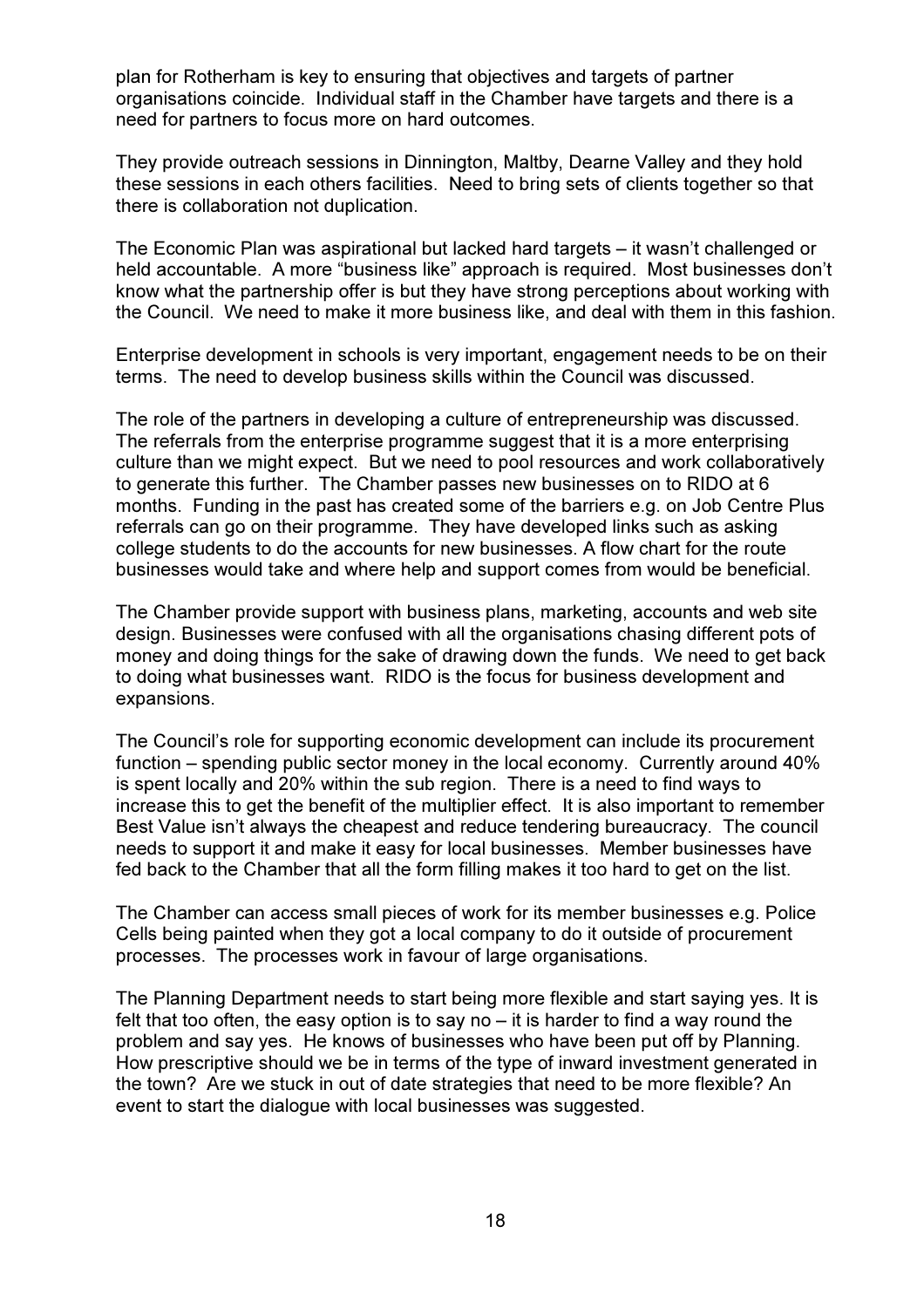## Tata Steel.

They are a key employer in Rotherham, crucial in terms of business rates contributions local employment. At least half of their 2,200 workers are from Rotherham. They have an ageing workforce and a package that encourages staff to leave at age 60.

They have had positive interactions with the Council:

- RIDO and building networks
- Sector specific work (STEM)
- Planning Department are helpful
- Tactical engagement around business crime

Areas for further development:

- Need to look at infrastructure at a city region level
- More work on supply chain development example of Wakefield project
- Different departments need to work more closely together
- Better links into schools raising aspirations of local children.
- Regular engineering vacancies could be accessed more by local people with better links between schools and colleges – industry can be the vehicle for switching children onto learning. Promotion of good quality apprenticeships
- Planning around the LEP is disappointing relationship with this and Combined Authority needs greater clarity.
- Greater clarity about the strategy and promote it better "wear a bigger hat"
- Does Rotherham have the right balance of housing and a "lifestyle" to offer aspirational communities.
- Make it easy for businesses to locate here
- Mixed use developments can be problematic

#### Strata Developments

Positive interactions with the Council:

- Good schools in the Borough
- Have a history of building in Rotherham

Areas for further development:

- Resources and restructuring in the Council making it difficult
- Planning struggling to respond quickly enough
- Better links between departments
- Aspirational and high value housing is lacking
- Better marketing of the good areas
- More work at pre-planning stages with Councillors and communities
- Be as business friendly as possible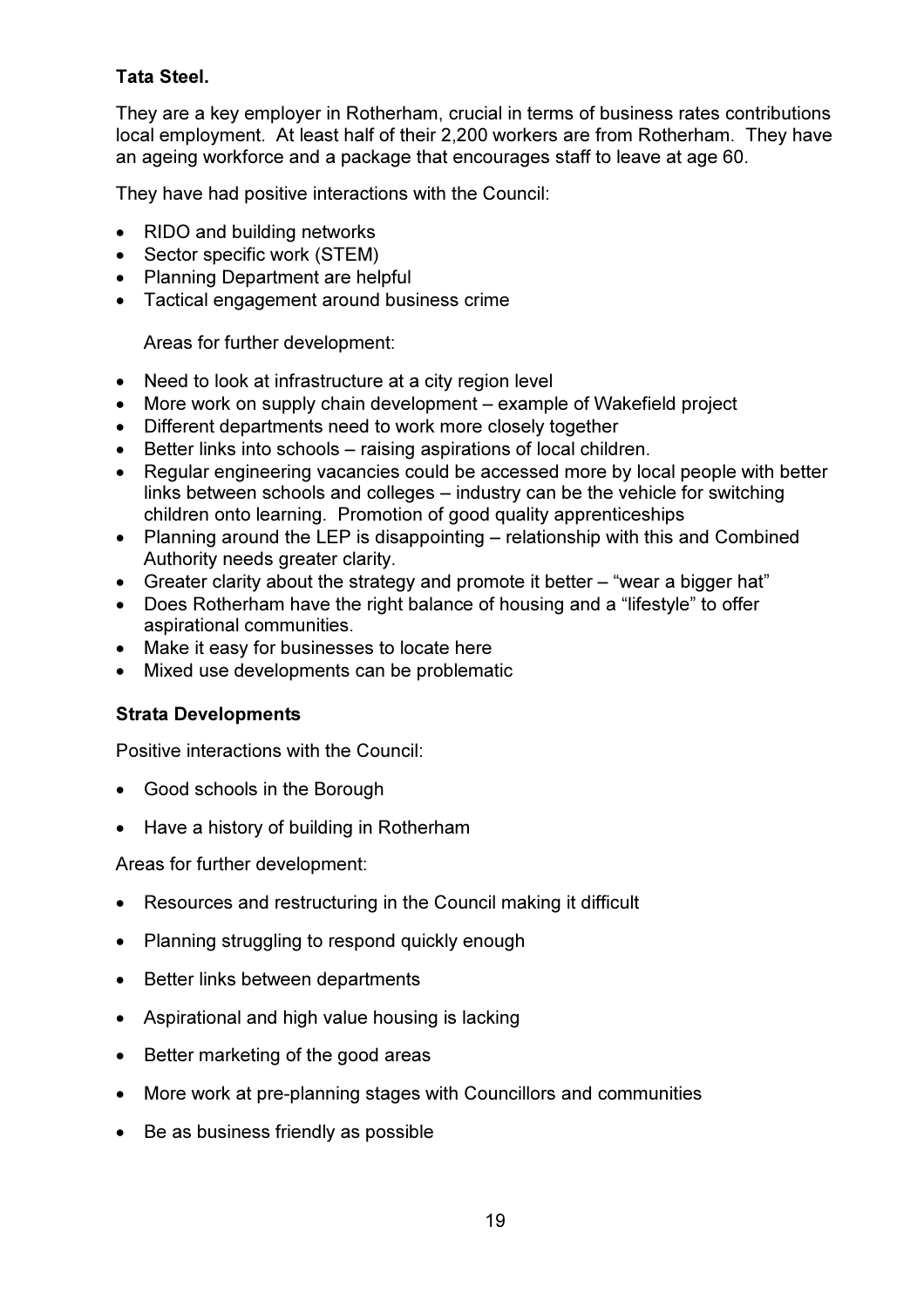## Ekosgen

This is a private consultancy contracted to conduct a review into Rotherham's local economy and its potential within the Sheffield City Region. The work looked at the potential for future growth and how this can feed into both Rotherham's and the SCR Growth Plans.

Evidence was provided on Rotherham's current position and potential for future growth and focused around the following issues:

- 1. Development of the Town Centre see section 2.3 Town Centre
- 2. Where is the next Dearne Valley? see section 4.6

## High Speed 2

Can the benefits of HS2 be captured as an economic driver? A HS2 Station at Meadowhall would make Rotherham much more accessible to London, Birmingham, Leeds and Manchester. What needs to be done to ensure Rotherham fully benefits from HS2 in terms of new investment and jobs.

## Enabling Investment

Revolution 2 could be a good model (AMP) of the council stepping in instead of the private sector. The budget for regeneration is significantly limited though and Local Authorities need to work more as enablers. Developers are still unwilling or unable to fund development unless it has an immediate return. Local Authorities can borrow money very cheaply via prudential borrowing – what are the important investments which Rotherham needs to bring forward and is Rotherham brave enough to borrow to invest?

## 5. Key Findings

## 5.1 Role of RMBC – The Key Actor

Many witnesses talked about the rapid change that has taken place over recent years with regard to funding regimes nationally and internationally, and the range of business support products available. Also the agencies responsible for delivering these have changed rapidly and significantly. The one constant over these years has been the Local Authority and there is a need to recognise and capitalise upon the significance of this role.

Currently the conditions for growth are right – the Council needs to be ready for this and to consider ways in which more of their available resources can be targeted towards the growth agenda. If most of the resources are spent on welfare and supporting the vulnerable this will not be sustainable in the longer term and Rotherham will have missed an opportunity to invest in the future of the town's economy.

The Council already has a strong track record in developing Rotherham's local economy successfully. This record includes the regeneration to date in the Town Centre – the stadium, college campus, Tesco store, Riverside House etc. It has used its borrowing powers creatively to facilitate some of these developments. They are also continuing to work inventively with others partners around initiatives such as the Yorkshire International Business Convention and the Mary Portas initiative.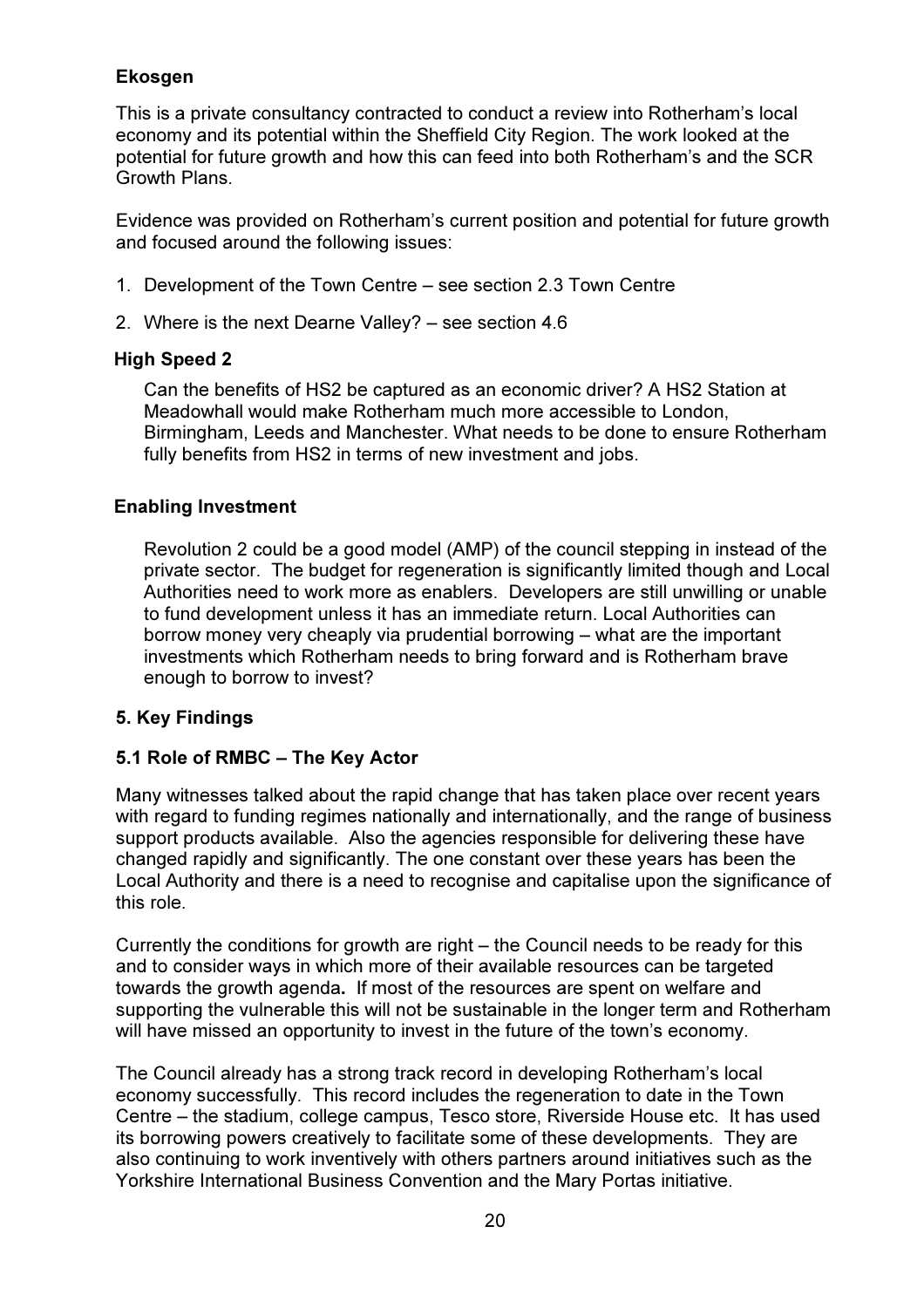The findings of the review were that the Council now needs to build on this reputation and work even more creatively to further develop the local economy. It was also noted that its high credit rating and access to low cost finance is a key strength and driver for its enhanced role in generating economic growth. The Council should therefore consider its role in addressing the following issues:

- The strategic management of land supply is crucial, both in terms of council owned land and the role the council plays in helping to develop other sites and properties.
- Developing the role the council plays within networks and partnerships with partners and private sector. The Private Sector witnesses clearly recognised this and are looking for high profile leadership from the Council. The Chamber and Council need to work smartly together to overcome resources issues.
- Encouraging cultural change within Rotherham especially the development of more enterprising and aspirational attitudes. Such changes would need to start in schools, with private sector witnesses suggesting that they could play a key role in this area of work.
- Adopting a more business friendly approach within the Council by developing commercial skills within the workforce, and a culture that looks to say yes rather than no when working with businesses.

## 5.2 A new strategy

The Council and its partners' approach should have 2 key aims:

- Generating income via an increase in business rates and Council Tax
- Creating jobs for local people and regeneration of deprived communities

A key element of the strategy is land supply – availability of land and sites. The Council needs to decide its role in terms of developing end use or whether it is disposing of land for development. Businesses generally prefer developed land.

Availability of land is a continuing challenge – brownfield sites are expensive to develop and this can put developers off. Of the sites identified for employment land in the local plan only 12% are deliverable. The Council needs to know what its top 10 sites are. Stronger links are required between the Local Plan and the Growth Plan both at Rotherham and SCR levels.

Where is the next Dearne Valley?

The Local Authority could potentially use capital funding to create an offer that stands out. Rotherham's location is excellent. The location of such a site is crucial (requiring excellent transport connections and access to an appropriate workforce) and needs some safeguarding to prevent it being developed for distribution warehousing etc.. Chesterfield and Markham Vale will access both funding and land supply and will challenge Rotherham in terms of location. Greenfield sites will be much more attractive than for example re-developed Eastwood.

The strategy should be a partnership document but recognise the key role the Council has to play in driving forward the economy. It should be target and outcome driven and feed into individual targets for services and employees.

The development of the AMP/Waverley was recognised by many witnesses as a potential example of good practice. The Council could learn much from this, in terms of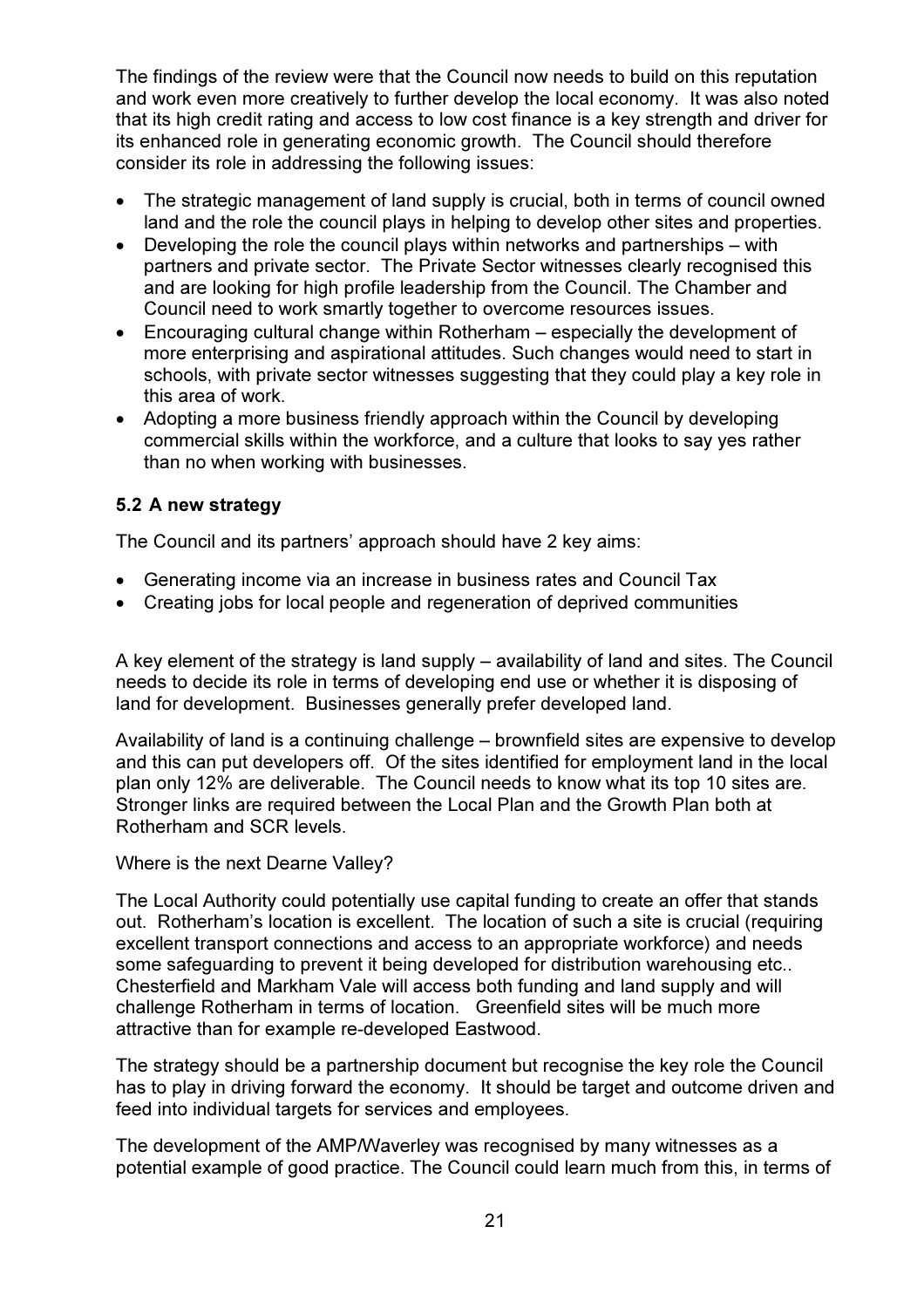a multi-agency approach, and the benefits (as well as disadvantages) of a mixed use developments.

There was also considerable evidence provided about the importance of building in aspiration to the Rotherham economy, in terms of raising aspirations in schools, but also in terms of housing options, communities and lifestyles that would attract executive and high skilled workers. The recommendations from this review should address this, potentially focusing on and building on existing aspirational communities in the south of the Borough.

The review also considered the potential for Council to work in partnership with the Department of Work and Pensions. Manchester have piloted approaches which adopt and employment agency approach incorporating incentives and assistance for local unemployed people to access jobs. It was felt that Rotherham could learn from these experiences.

Area Based regeneration approaches have been discussed in detail during the evidence sessions and the role of the Council is key to engender this approach. The development of a one estate approach and, where appropriate, mixed use developments. The witnesses from differing functions within the Council, all spoke similarly about the opportunity to take a more radical approach to how the council's land supply, asset base and capital funding could be used to regenerate key sites in the Borough and create the right growth conditions, as a sole developer or, in partnership with the private sector. These need to be explored in more detail with the aim of maximising long term value for assets.

Finally a very strong theme coming from the evidence sessions was the need for a combined approach across the Council with a focus on growth. This might be referred to as a Multi-functional task force or a one stop shop approach. It should look at inward investment (property, workforce and money) then have bespoke input depending on the needs of the investor – e.g. transport would be a unique driver. This should deal with perceived or real fragmentation around Council services. . The need for bespoke support for investors/growing firms has already been highlighted in the Growth Plan.

The review group clearly recognised the good practice that already exists and felt that the Council is uniquely placed to take this forward and build on it. It was also noted that the Planning service and RIDO are already well respected for their approach with local businesses, and also that the Local Plan is as important as the Growth Plan. The Council, via RIDO, has already done some work on access to the Regional Growth Fund and it was felt that it needs to do more of this.

#### 5.3 Wider context

The Council needs to increase its influence within the Sheffield City Region. Evidence suggests that a clear message is needed that reflects Rotherham's priorities; that communication of that message needs to improve and that the council needs to increase the number of local businesses taking up support.

The Council can create a business friendly offer – building on the successful brand of RIDO. A flow chart for where businesses go for what would be useful and there is a clear need for a communication plan of the strategy and what the Council and partners can do. Crucially the Council needs to take advantage of timing – the local plan is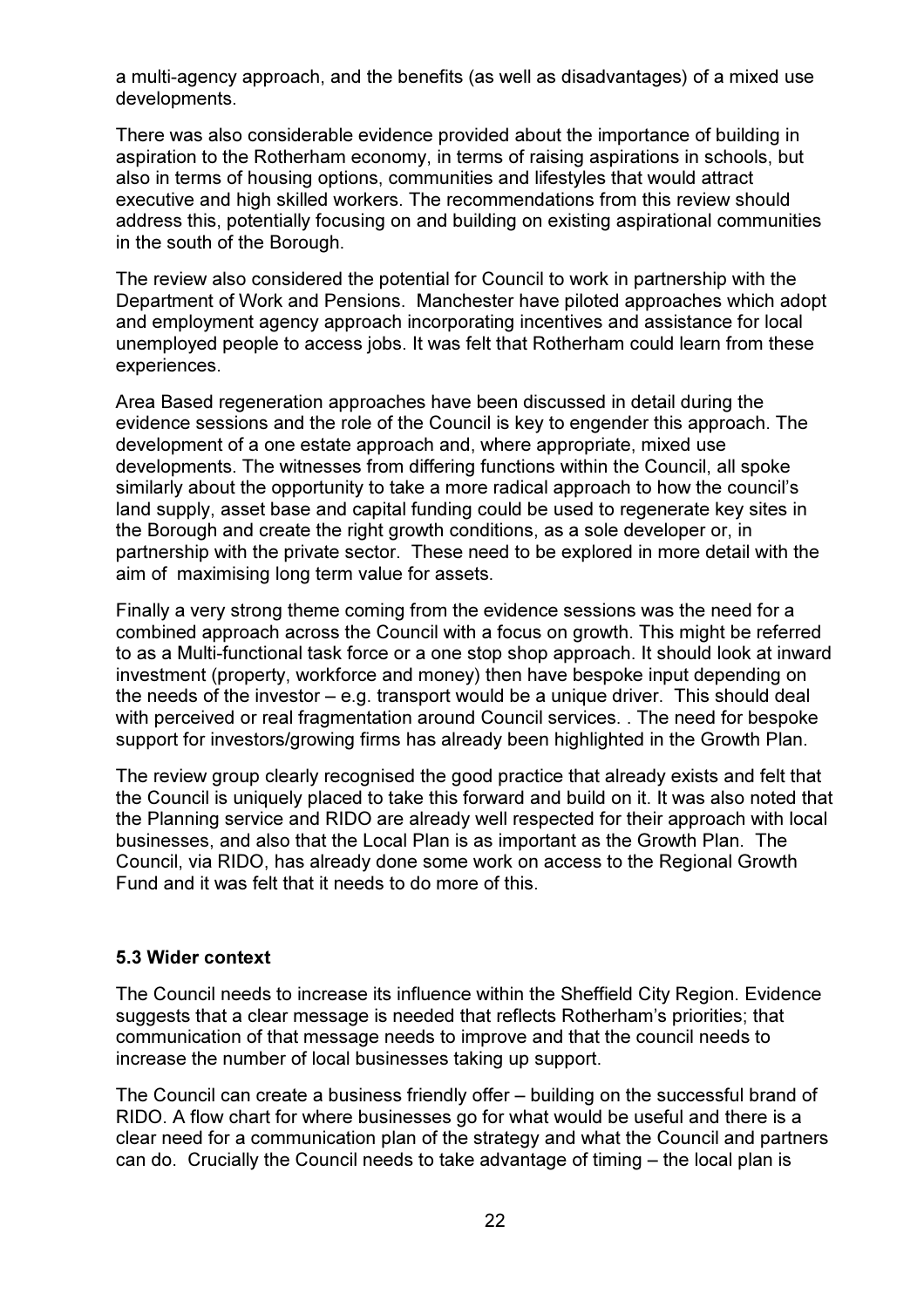being consulted on, the upturn in the economy and the private sector are keen to work with Council. Doing nothing is not an option.

#### Impact on Local People

Services such as transport, education and housing are key to getting the benefits of a growing economy to local people and communities. This is why the review group felt it was important that these functions are integrated into the "one council" approach to economic growth. There are also other, more peripheral but important functions that need to be part of the agenda for example Health partners.

It is crucial that the partners tackle the 16+ skills agenda and a further piece of work on this needs to address the culture change mentioned by the witnesses and the development of proactive quality programmes such as apprenticeships.

Outlying town centres are key for some of the deprived communities of Rotherham and the review group wish to endorse a "town centres" approach which recognises the importance of these in addition to the focus on the main Rotherham Town Centre.

## Partnership

The Strategy needs to be owned by partners with clear objectives and targets. A One council approach to growth and collaboration will need to be developed with key partners, for example the Chamber of Commerce.

Joint communication of strategy is crucial and a combined approach to the promotion of Rotherham. The group also recognised the importance of entering into dialogue with the private sector about this.

#### 6. Recommendations

The review group felt very strongly that there is some further, more detailed work to be done around the issue of how RMBC can support and develop the local economy, and that in many respects this review merely scratched the surface with regard to some of the key concerns. Having said that, the review group was keen to ensure that some early wins could be achieved with some recommendations that could be implemented fairly quickly. For this reason this section is divided into two areas of work; early implementation and longer term strategy.

#### 6.1 Early Implementation:

- 14. The Economic Development Team within the Council should ensure that the emerging Growth Plan is focused around two key objectives – income generation and employment creation, with very clear actions for achieving this
- 15. Targets and outcomes should be developed for this plan that are smart suggestions include number of businesses accessing services, the number of young people accessing apprenticeships, the number of new entrants to post compulsory education and the number of over 16s gaining accredited qualifications.
- 16. The Economic Development Team should ensure that the growth plan is jointly owned by local partners and that it is strongly linked to the Local Plan.
- 17. They should also ensure that it is communicated effectively to partners and stakeholders, as part of an ongoing campaign to "talk up" Rotherham and its achievements. These stakeholders should include the Sheffield City Region structures and the private sector.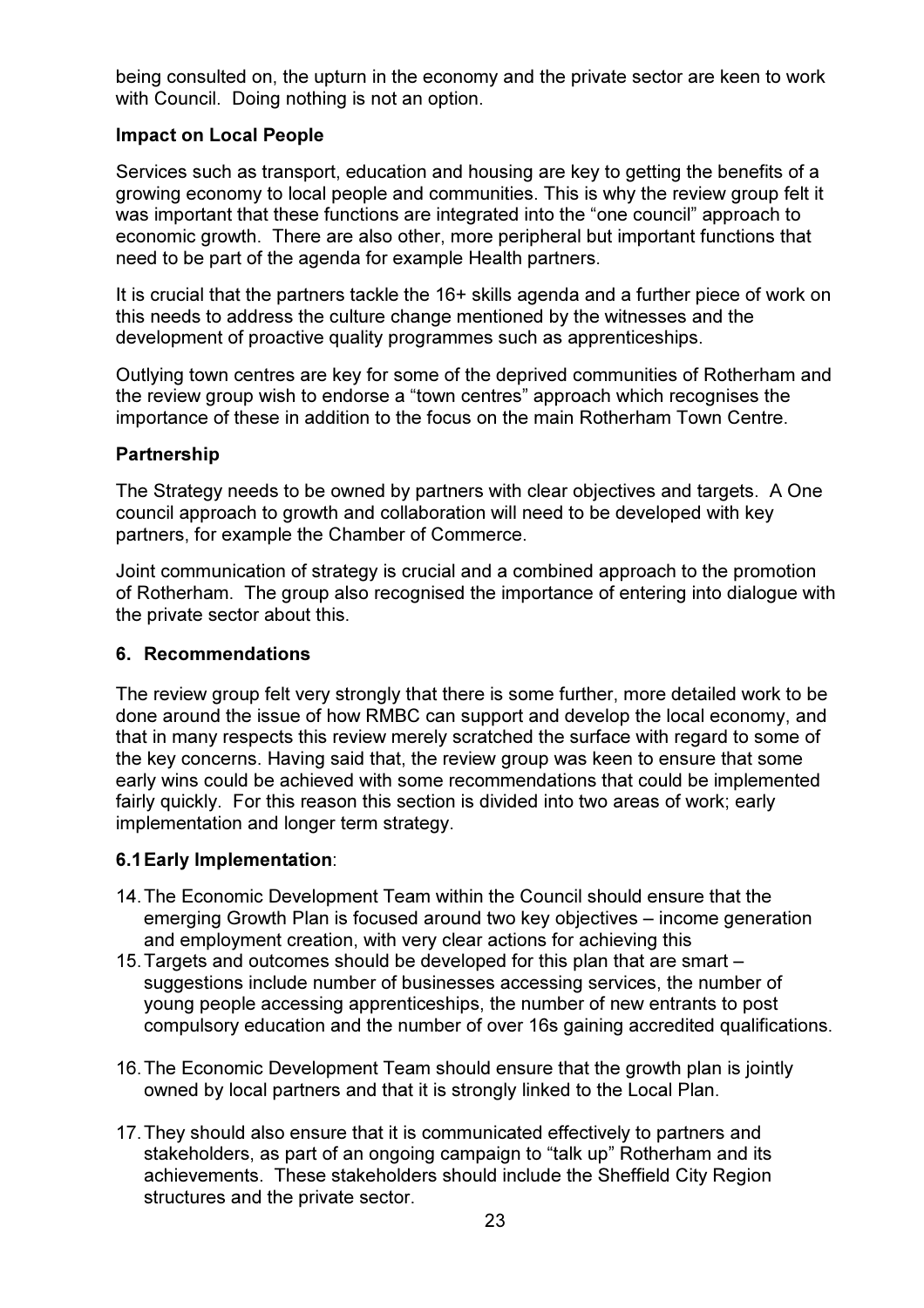- 18. The Planning Board should identify, in the first instance, its top ten development sites and focus on these in its policies and plans. Within this the identification and delivery of a strategically important site should be the number 1 priority for Rotherham to remain competitive.
- 19. The Council should consider prioritising all town centres and giving a policy mandate for this to happen.
- 20. The Council should consider how Elected Members could input to the development of Council Policy, particularly with regard to economic growth, by utilising the wide range of talent and expertise that exists within this pool. Elected members can further assist with the promotion of Rotherham.
- 21. RIDO should work with partners to ensure that access to Regional Growth Fund is maximised

## 6.2 Longer term strategy.

The review group gathered very compelling evidence regarding the need to develop a one council and multi disciplinary approach to supporting effective economic growth and to achieving the two objectives outlined in recommendation 1 above. It is therefore recommending a programme of further development work to be undertaken to establish this strategic approach, via the following recommendations:

- 22. The Council should aim to establish a multi-disciplinary "Task Force" with the key purpose of providing a co-ordinated holistic approach to generating investment and economic growth in Rotherham, for the benefit of its local businesses, communities and residents. The focus should be on working both internally, and in partnership with the private sector in Rotherham, to include a range of projects in terms of size and value. The external business support process should be led by RIDO as a recognised brand within Rotherham.
- 23. The Task Force should include Planning, Asset Management, Housing, Transport, Education and potentially Health partners. These functions will be included on the basis of a unique drivers approach for each project. In line with recommendation 7 above specific councillors (with specific expertise) and ward members should be included in this approach. This model could be adapted for individual projects, with bespoke task groups set up for larger projects including provision for specific expertise to be co-opted. (diagram to be developed)
- 24. This Task Force should be responsible for ensuring that the strategy should identify land supply, link into work on the Local Plan and also the following issues, with the aim of maximising long term value for the Council's assets:
	- g. Use of capital and borrowing to develop sites and premises
	- h. The approach to the development of this land some sites for area based regeneration initiatives
	- i. The development of existing smaller sites and premises for developing local businesses
- 25. The Council should consider how to develop a business friendly culture amongst all its staff – skills development and training issues and also the possibility of setting growth targets for employees where appropriate. A key element of this would be to raise awareness within the Council of the changes to business rates and the importance of them in terms of generating income for the Council.